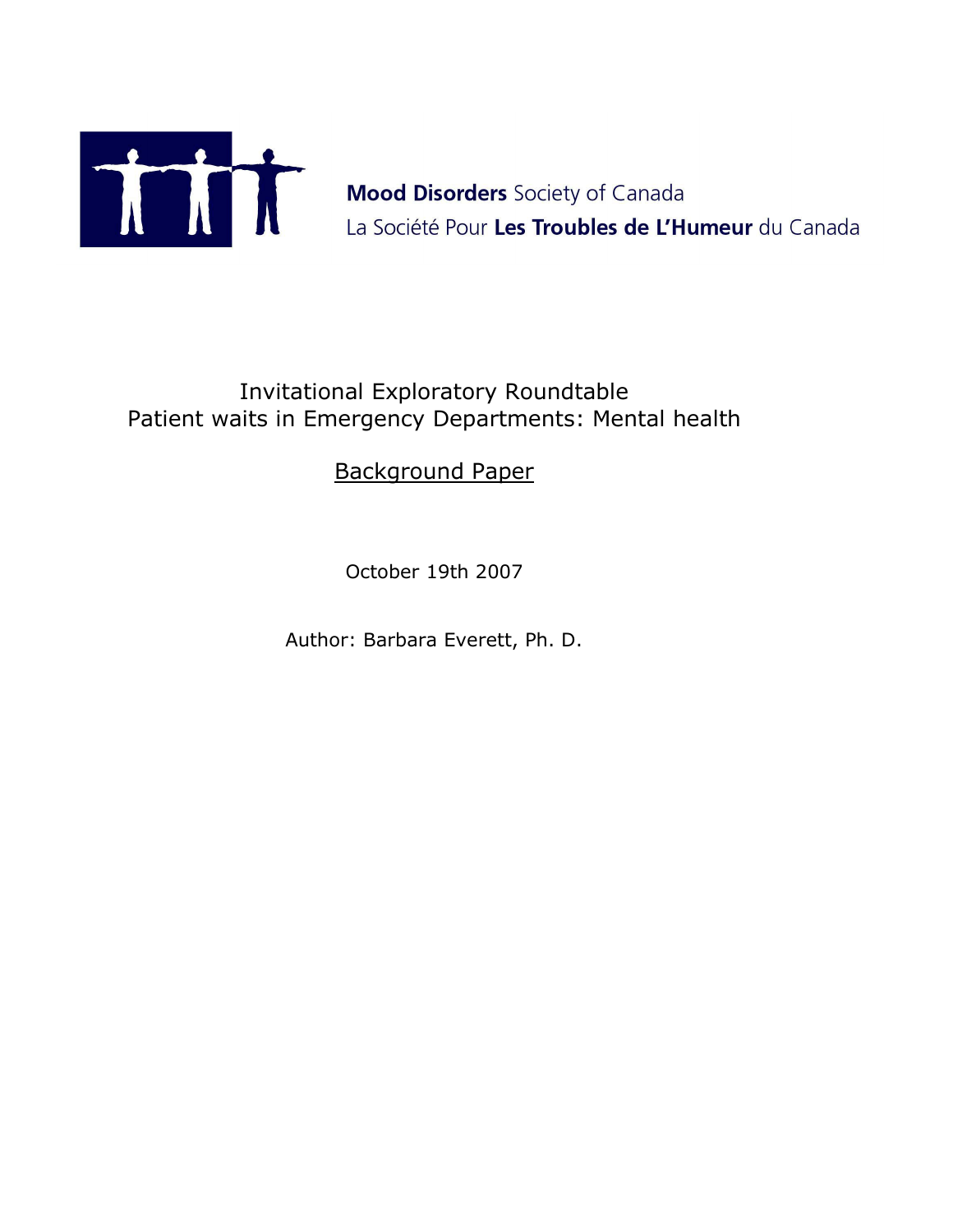# **Table of Contents**

| Executive summary                                                                                                                                                                                                                                                     | 3                                            |
|-----------------------------------------------------------------------------------------------------------------------------------------------------------------------------------------------------------------------------------------------------------------------|----------------------------------------------|
| Preliminary remarks                                                                                                                                                                                                                                                   | 5                                            |
| Introduction                                                                                                                                                                                                                                                          | 6                                            |
| More and more complex psychiatric emergencies                                                                                                                                                                                                                         | 6                                            |
| What comes before a psychiatric emergency                                                                                                                                                                                                                             | 8                                            |
| A complete community mental health system<br>1. Adequate community supports and services<br>2. Recovery and relapse prevention models<br>3. Early intervention in psychosis<br>4. Crisis planning<br>a) Individual plans<br>b) Diversion crisis intervention programs | 8<br>9<br>10<br>11<br>11<br>11<br>12         |
| Psychiatric emergencies<br>Psychiatric emergency plans<br>Psychiatric emergency care centres<br>Observation units<br>Virtual psychiatric emergency room<br>Social workers<br>Mental health and addictions emergency alliance<br>Mandatory medical clearance           | 13<br>14<br>14<br>15<br>16<br>16<br>16<br>16 |
| Inpatient efficiencies<br>Bed utilization and management<br>Discharge planning                                                                                                                                                                                        | 18<br>18<br>19                               |
| Closing remarks<br>Proposed questions for deliberations                                                                                                                                                                                                               | 20<br>20                                     |

#### Bibliography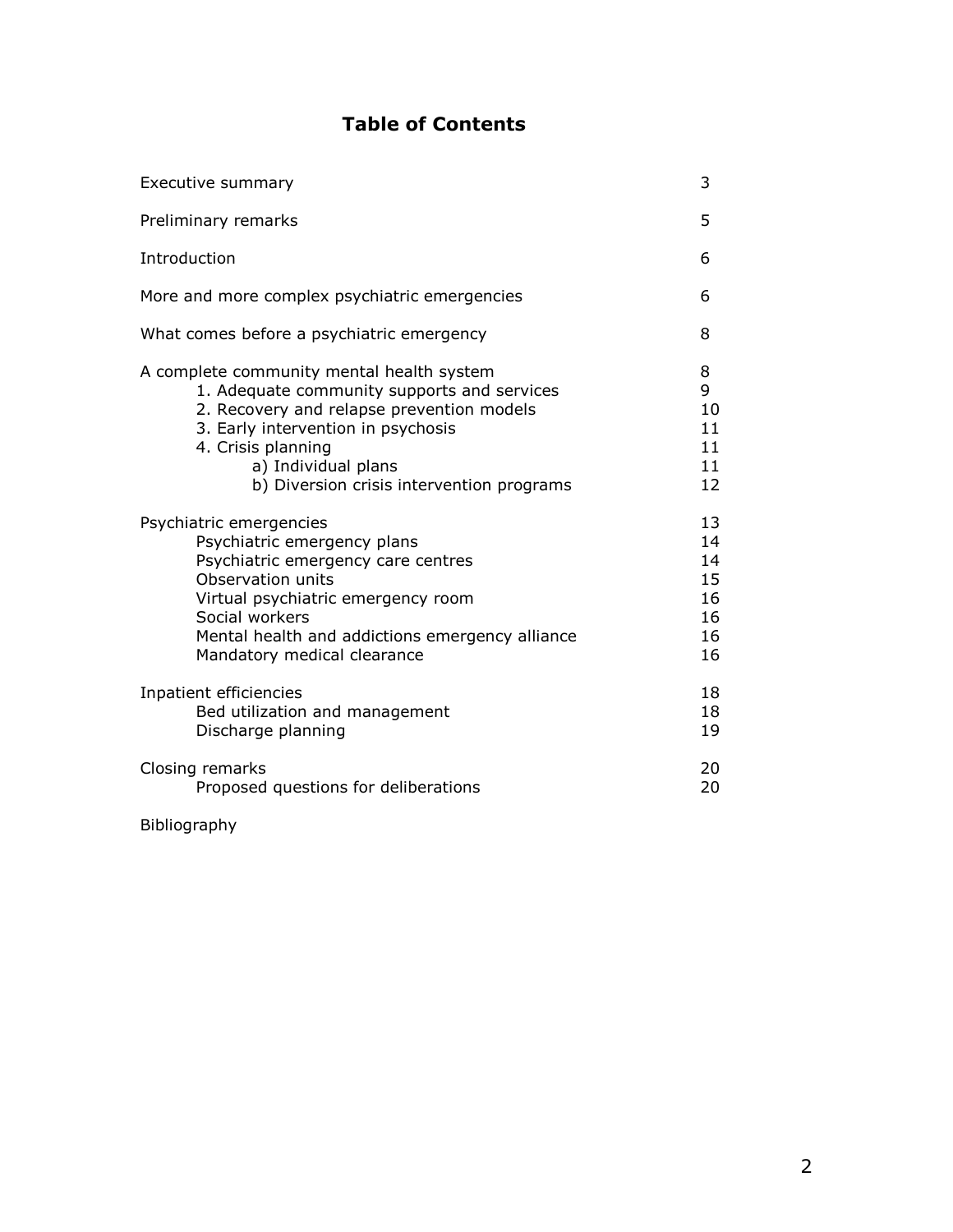#### **Executive Summary**

Overcrowding in Canadian Emergency Departments (EDs) is of general and widespread concern. Psychiatric emergencies are a contributing factor. It has been established that EDs are experiencing more and more complex psychiatric emergencies. This form of emergency arises out of a complex set of circumstances that begin and end far from the ED door. This paper provides a discussion of wait times for psychiatric clients in EDs within the context of the whole public health care system. It also provides a compendium of promising ideas (with only some meeting the bar of "best practice") aimed at addressing psychiatric emergencies more effectively. And it concludes with proposed discussion points as a foundation for deliberations at the Exploratory Roundtable.

Community mental health supports and services:

Psychiatric inpatient beds have closed rapidly while investment in community mental health supports has been slow to materialize. Of the many possible community services, supportive housing and Assertive Community Treatment (ACT) teams have evaluative research attached to them that show effectiveness. These findings do not negate the need for a full array of community services. Additional advances are recovery and relapse prevention models, early intervention in psychosis programs and diversionary community-based crisis services.

Psychiatric emergencies:

While a functioning community mental health system goes a long way in averting psychiatric emergencies, EDs will likely always serve people with mental health crises. Examples of positive initiatives are the Canadian Triage and Acuity Scale (CTAS), Psychiatric Emergency Plans (an initiative out of Scotland that requires plans for each of its health authorities), and Psychiatric Emergency Care Centres (originally an Australian program that has been replicated in many Canadian hospitals). In addition, British Columbia has made provision for Observation Units for its rural and remote hospitals which do not have psychiatric inpatient wards and Leamington, Ontario has developed a Virtual Psychiatric Emergency Room which has been awarded a 2007 Ontario Hospital Association silver medal for innovation. Also discussed is the protocol of mandatory medical clearance before psychiatric assessment in EDs, its utility and its effect on wait times.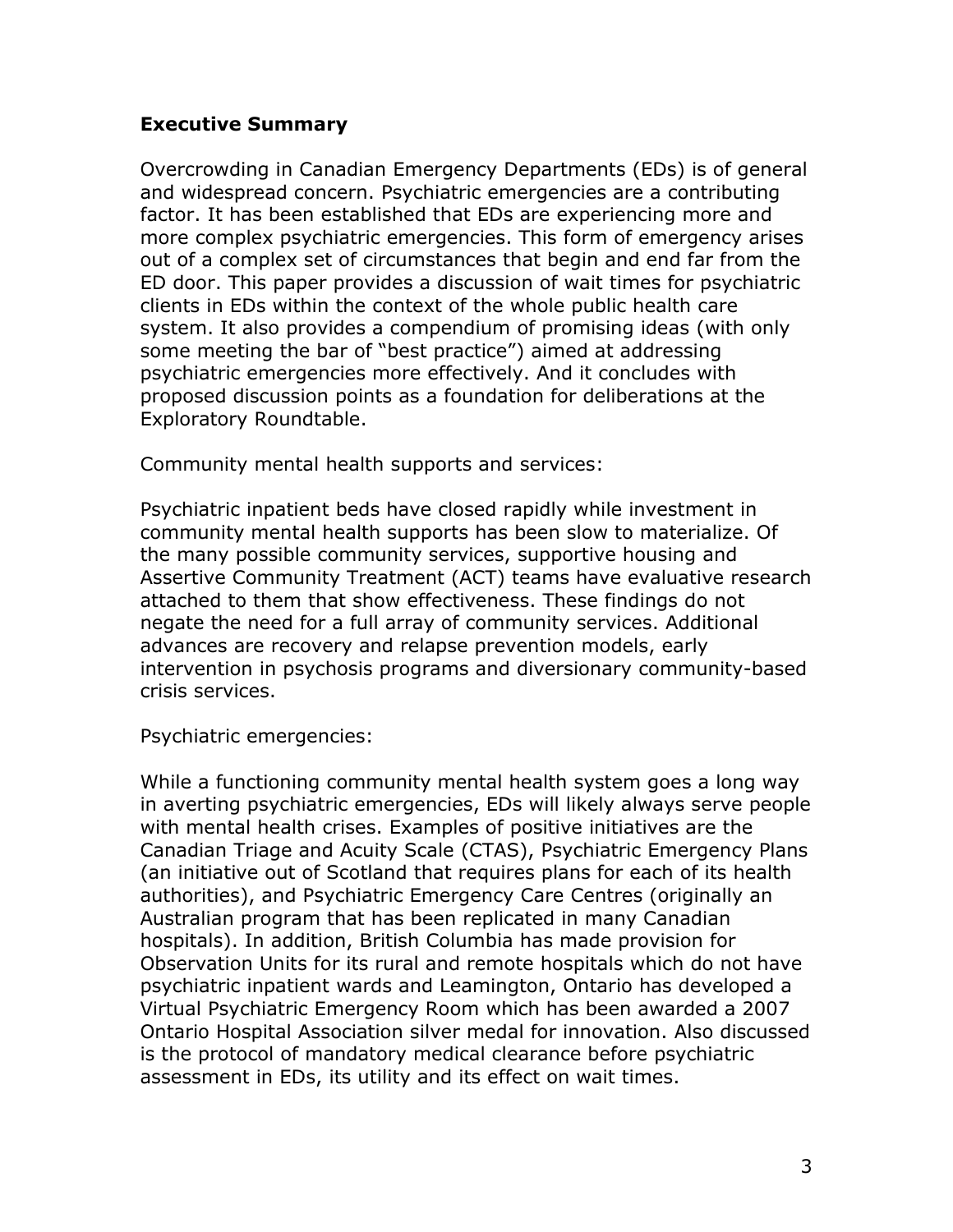Inpatient efficiencies:

Effective inpatient care and solid discharge plans that re-connect patients with their communities help prevent post-hospitalization psychiatric emergencies. Inpatient bed management and the utilization of objective symptom monitoring scales have shown their usefulness. Quality discharge planning is valued by all, but at time of writing, it appears to be a neglected area of practice.

The paper poses two questions for discussion at the Exploratory Roundtable:

- 1. If a set of recommended solutions for easing wait times in EDs for people with psychiatric emergencies were to be included in a National Mental Health Strategy, what would this group advise they should be?
- 2. What are the recommended linkages and partnerships that could move these solutions forward?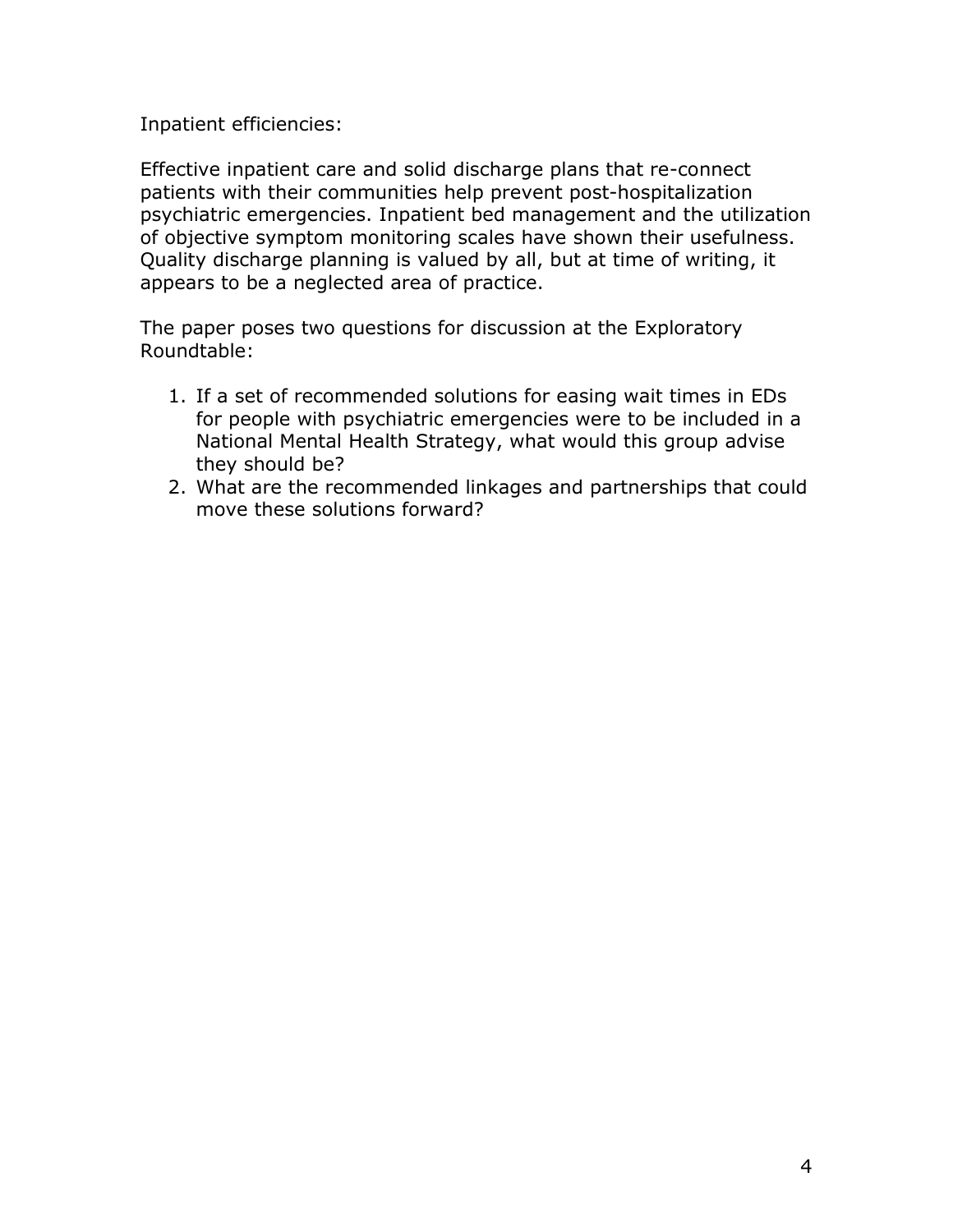### **Preliminary remarks**

Wait times for psychiatric clients in Emergency Departments (EDs) cannot be viewed in isolation of wider social influences, health system failures and the complex nature of psychiatric disorders.

- 1. People with psychiatric emergencies do not "just appear" on the doorsteps of EDs. Among other complex factors, these emergencies are a result of fewer inpatient psychiatric beds, slow investment in a community mental heath system, and missed therapeutic opportunities when clinicians use outmoded practice approaches – for example, the slow adoption of recovery principles, early intervention in psychosis, crisis planning, and relapse prevention.
- 2. Wait times can be attributed to processes in EDs themselves such as general understaffing, lack of specialized mental health staff and ED staff who feel unskilled dealing with psychiatric emergencies. While ED staff are working flat out to meet patient demands, testimony before the Kirby Committee by consumers and families interpreted the long wait times, rightly or wrongly, as further evidence of the stigma they encounter regularly in daily life.
- 3. Wait times in EDs also relate to sheer overload on all fronts; overcrowding, violence, the pressure of repeat users, lack of inpatient beds and the use of the ED as a default care provider. Strategies that address overcrowding appear to have limited impact according to Canadian Agency for Drugs and Technologies in Health research - findings published in 2006. $^1$
- 4. Finally, hospitals struggle with implementing effective inpatient bed management strategies and there is a limited emphasis on quality discharge planning for many types of patients, but particularly for psychiatric clients. Poor discharge plans lead directly back to ED pressures when psychiatric clients return to hospital in crisis.

# A caveat

 $\overline{a}$ 

There appears to be little evaluation research and a general lack of literature in this subject area. As a result, there are few practices that meet the bar for "best." However, there are many promising ideas and innovations that may evolve, overtime, to best practices.

<sup>&</sup>lt;sup>1</sup> See: <http://www.cadth.ca/index.php/en/hta/reports-publications/search/publication/621>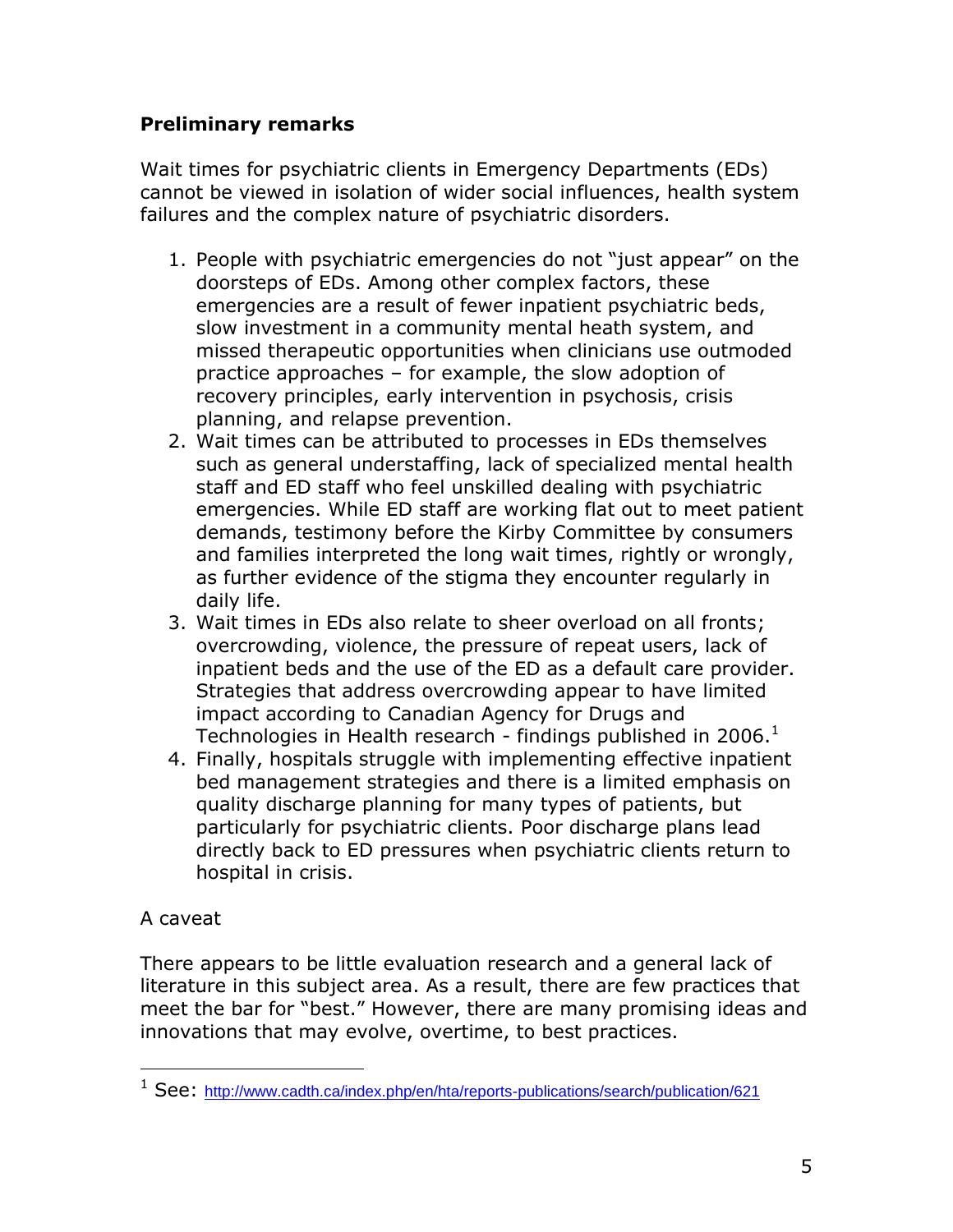### **Introduction**

In April, 2007, the Mood Disorders Society of Canada submitted a report to Health Canada on Patient Wait Time Guarantees for Mental Health. $2$  The report was based on key informant interviews from three sources of expertise: direct service providers, researchers, and consumers and families who have "been there." Among the findings was one of excessively long wait times in Emergency Departments (EDs) experienced by consumers and families. Additional respondents, who were health providers, tended to agree with consumers' reports and are struggling with ways to serve people with mental health problems more effectively in Emergency Departments.

Overcrowding in Emergency Departments (EDs) is an area of general concern across the country and has been particularly resistant to solution.<sup>3</sup> In its position statement on overcrowding,  $4$  the Canadian Association of Emergency Physicians argues that the causes are multiple: a shortage of inpatient beds, staffing shortages, lack of investment in community support services and poor integration between community services and hospitals. The result is use of the ED as a general health service provider and a defacto inpatient ward, resulting in poor patient care and unsafe conditions for all.<sup>5</sup>

### **More and more complex psychiatric emergencies**

People with mental health emergencies are a significant factor in pressures on EDs. In its position paper, the Canadian Psychiatric Association (CPA) attributes a rise in psychiatric patients presenting in EDs to an clearer link between medical disease and alterations in mental status, a rise in alcohol and drug abuse and an increased reliance by those with serious mental illness on EDs for their primary

 $\overline{a}$  $2$  Everett, B. (2007). Patient wait time guarantees: Mental health. Mood Disorders Society of Canada. Available upon request.

<sup>3</sup> Emergency department overcrowding in Canada: What are the issues and what can be done? (May 2006). Canadian Agency for Drugs and Technology in Health (CADTH). Available at: [http://www.cadth.ca/index.php/en/hta/reports](http://www.cadth.ca/index.php/en/hta/reports-publications/search/publication/621)[publications/search/publication/621](http://www.cadth.ca/index.php/en/hta/reports-publications/search/publication/621)

<sup>4</sup> Position statement on emergency department overcrowding (Feb 2007). Canadian Association of Emergency Physicians (CAEP). See: <http://www.caep.ca/stopthewait/>

<sup>5</sup> In recognition of Emergency Department waits, Ontario recently announced a wait times strategy (News release, October 12, 2007), as well as publishing an earlier ED staffing reference guide. See:

<http://www.healthforceontario.ca/upload/en/whatishfo/ed%20staffing%20reference%20guide.pdf>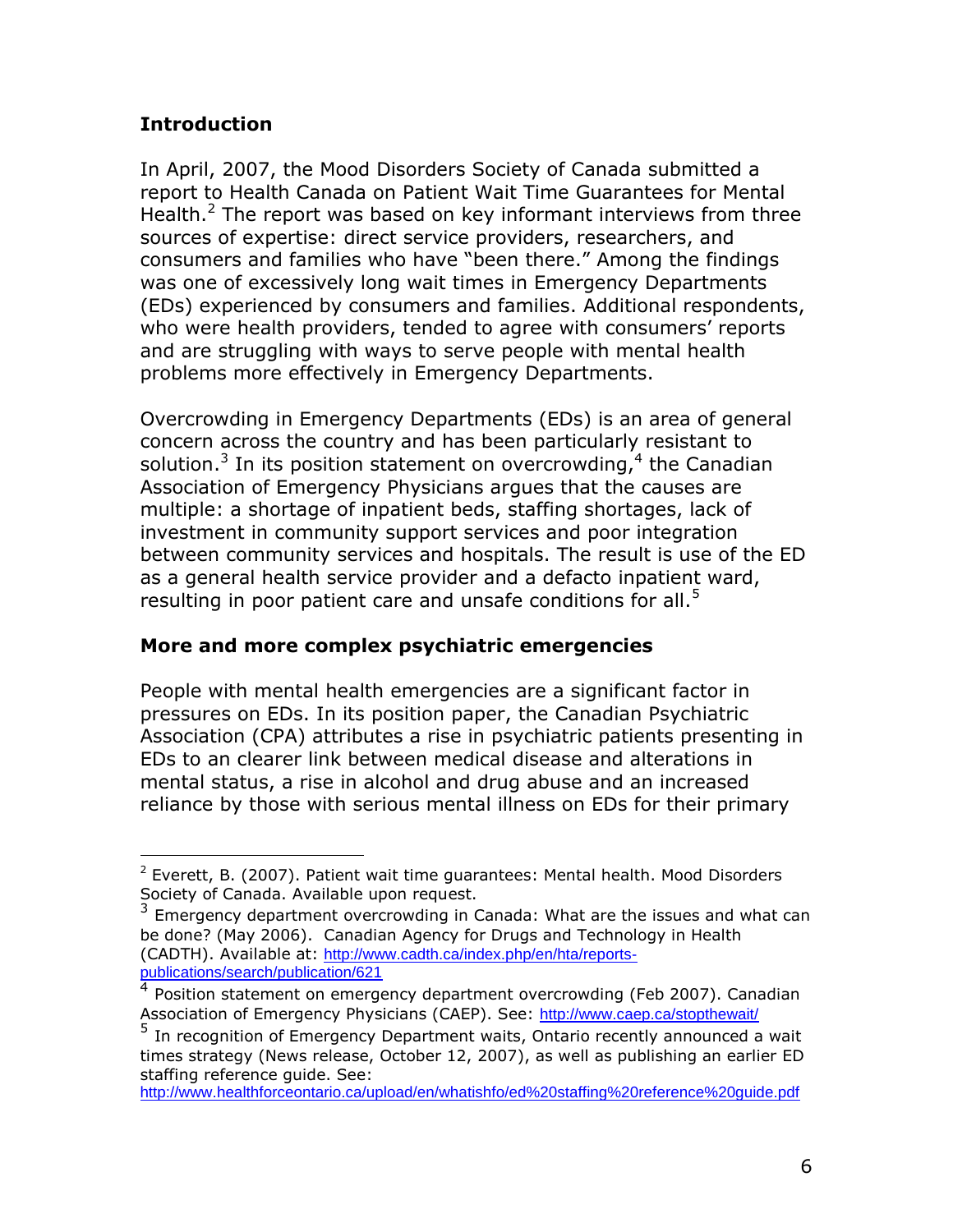treatment needs (both physical and mental). $<sup>6</sup>$  The CPA also found that,</sup> along with increased volumes, have come increased complexity.

This complexity relates to:

- The multiple psychosocial factors that can be a reality of life for people with mental illness, for example, homelessness, poverty, unemployment, community and domestic violence, and substance abuse.
- New immigrants and refugees, particularly in urban areas, who may bring with them the residual mental effects of trauma or experiences of severe psychological strain related to an inability to find work or adjust to their new country.
- The addition of the pathological gambler as a relatively new category of person with mental health problems visiting EDs.<sup>7</sup>
- The involvement of police who arrive with psychiatric patients in EDs leading to two levels of complexity: possible charges that must be dealt with upon return to the community and the need to ensure that police are not waiting for excessively long periods escorting patients who require assessment.
- Patients presenting who are high or intoxicated, managing their behaviours, and determining the substance taken and the detox interval required.
- Managing clients who are violent (psychotic and/or intoxicated), while keeping staff and other patients safe.

Research has shown that it is difficult to develop a consistent profile of "typical" presentation in EDs for psychiatric clients $8$  due to the many complicating factors that they bring with them. However, studies have shown that there are two identifiable sub-populations that put a strain on ED resources: repeat users and those presenting with a primary problem of substance abuse. $9$ 

 $\overline{a}$  $6$  Dawe, I. (2003). Emerging trends and training issues in the psychiatric emergency room. Canadian Psychiatric Association position paper. See: [http://ww1.cpa](http://ww1.cpa-apc.org:8080/Publications/Position_Papers/2004-44-en.pdf)[apc.org:8080/Publications/Position\\_Papers/2004-44-en.pdf](http://ww1.cpa-apc.org:8080/Publications/Position_Papers/2004-44-en.pdf)

<sup>7</sup> Chaput, Y. et al (2007). Pathological gambling and the psychiatric emergency service. Canadian Journal of Psychiatry, vol 52(8), p. 535 - 538. See: <http://publications.cpa-apc.org/media.php?mid=492>

 $8$  Chaput, Y & Lebel, M-J. (2005). The psychiatric emergency service patient. Letter to the Editor. Canadian Journal of Psychiatry See: [http://ww1.cpa](http://ww1.cpa-apc.org:8080/Publications/Archives/CJP/2005/april/letterChaput.asp)[apc.org:8080/Publications/Archives/CJP/2005/april/letterChaput.asp](http://ww1.cpa-apc.org:8080/Publications/Archives/CJP/2005/april/letterChaput.asp)<br><sup>9</sup> ibid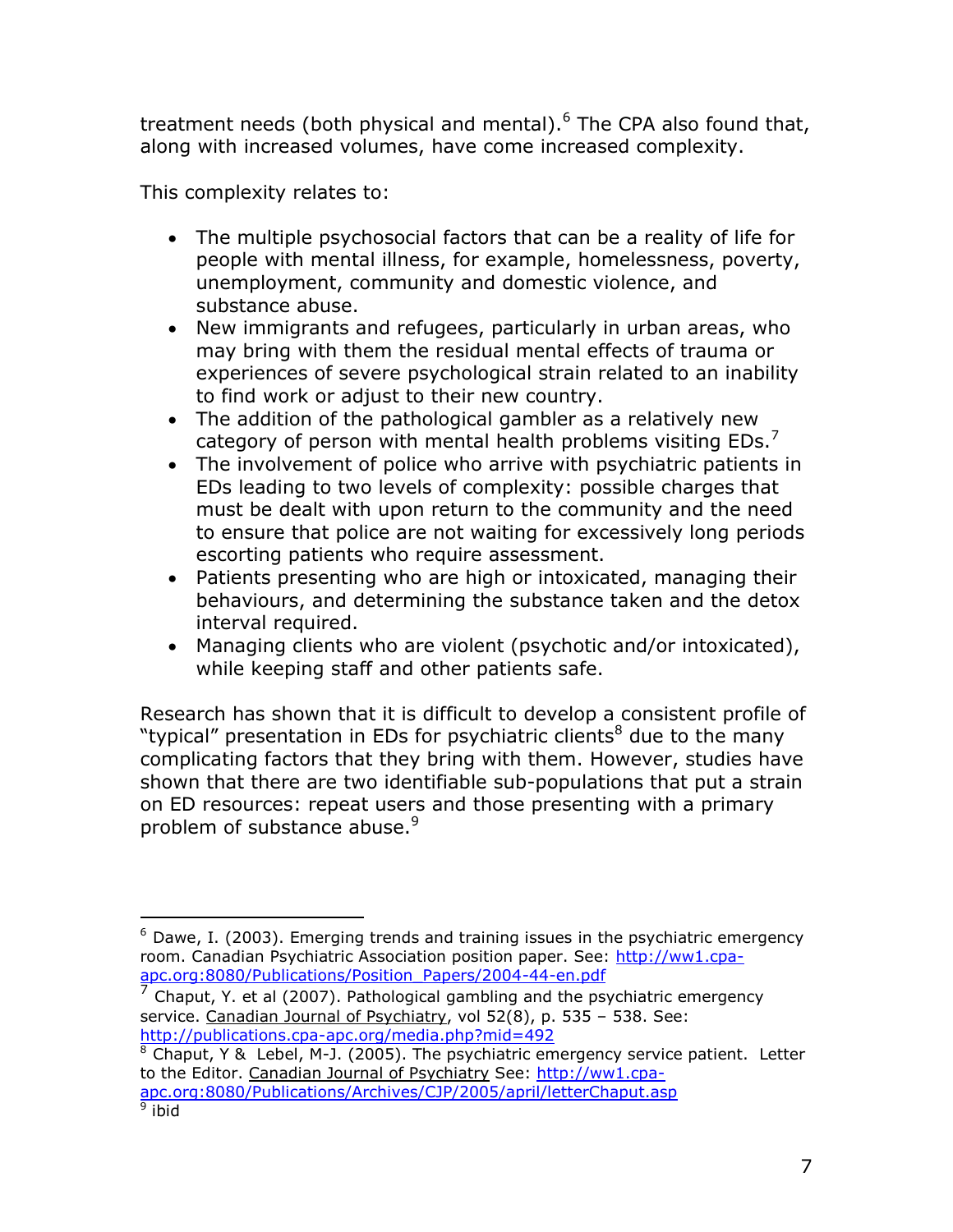#### **What comes before a psychiatric emergency**

Psychiatric emergencies are defined as "an acute clinical situation in which there is imminent risk of serious harm or death to self or others unless there is some immediate intervention."<sup>10</sup>

A crisis, on the other hand, is "a serious disruption in the individual's baseline functioning, such that coping strategies are inadequate to restore equilibrium.<sup>" 11</sup> A crisis is conceptualized as a turning point that can lead to better functioning and increased self-understanding or it can descend into an emergency. Crises most often become emergencies when they are accompanied by a number of failures in the broader health and social systems.

Psychiatric emergencies appear to arise suddenly but this is rarely the case. Their origins lie far from ED doors. The Emergency Department is the portal to the last resort in psychiatric treatment – hospitalization - and, as such, becomes a crucible fed by inadequate community supports and a series of missed therapeutic opportunities.

#### **A complete community mental health system**

 $\overline{a}$ 

Wait times for psychiatric emergencies in EDs is a symptom of a larger failure. The etiology of an emergency most often begins with inadequate mental health supports in the community.

After two years of investigation, the Standing Senate Committee on Social Affairs, Science and Technology published its final report, *Out of the Shadows at Last,* on the Canadian mental health system in May  $2006.<sup>12</sup>$  Among other findings, the report argues that the mental health system is not a system at all. One important reason for this failing is that, everywhere, mental health services are in transition – moving from institutionalization to community-based. Across Canada, the closure of psychiatric inpatients beds has been relatively swift, while investment in community mental health has been slow to

 $10$  Keespies (1998) as quoted in Emergency mental health: Educational manual. (2000). (pg. 14) Available at:

<http://www.mheccu.ubc.ca/documents/publications/emh-manual.pdf>  $11$  Emergency mental health: Educational manual. (2000). (pg. 14) Available at: <http://www.mheccu.ubc.ca/documents/publications/emh-manual.pdf>

 $12$  Out of the Shadows at Last (2006). Report by the Standing Senate Committee of Social Affairs, Science and Technology (pg. 14). Available at: [http://www.parl.gc.ca/39/1/parlbus/commbus/senate/com-e/soci-e/rep-](http://www.parl.gc.ca/39/1/parlbus/commbus/senate/com-e/soci-e/rep-e/rep02may06-e.htm) [/rep02may06-e.htm](http://www.parl.gc.ca/39/1/parlbus/commbus/senate/com-e/soci-e/rep-e/rep02may06-e.htm)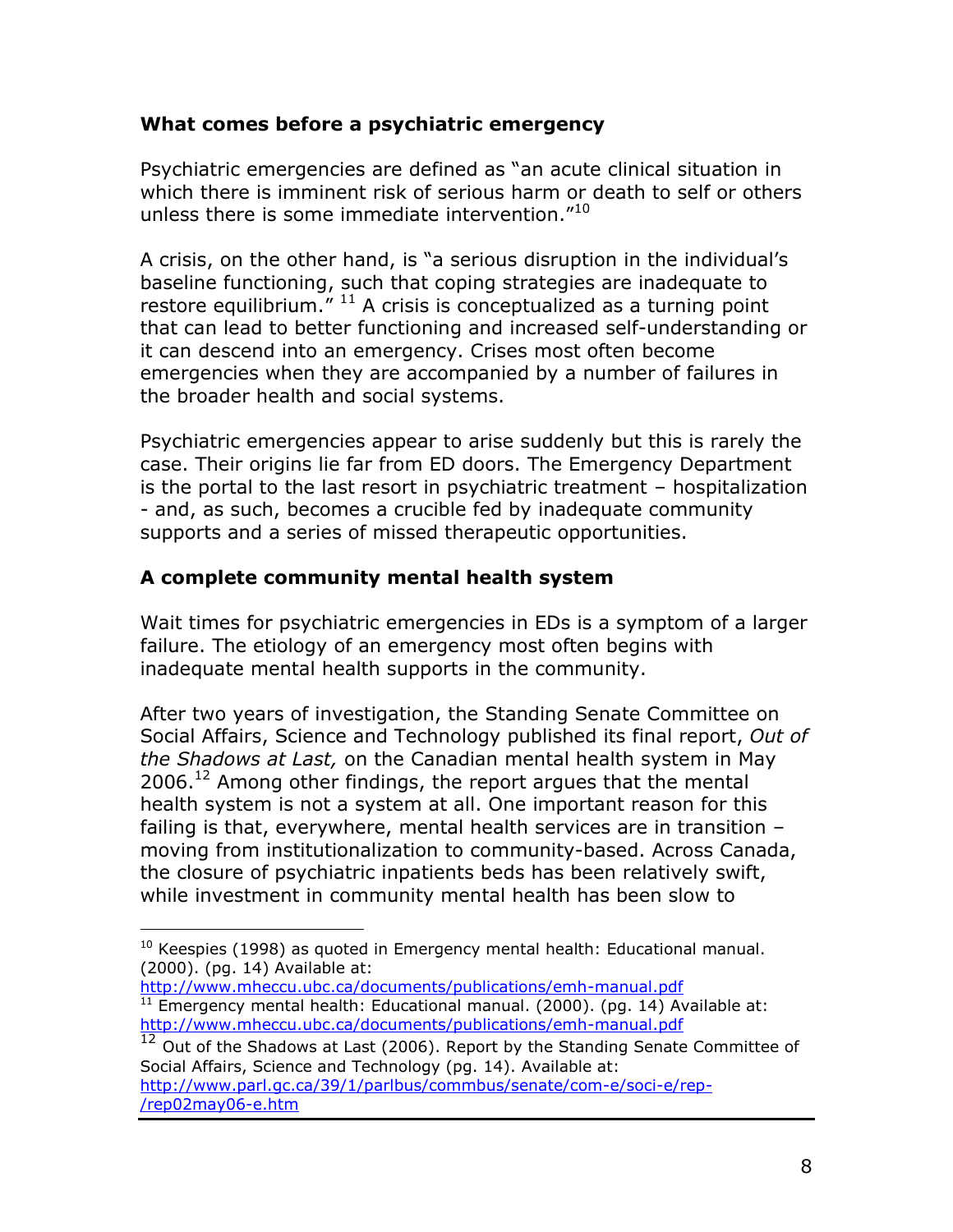materialize. However, there has been extensive advice on what *ought*  to be in place, $13$  along with pockets of investment and some evaluative research looking at what does and does not work for people.<sup>14</sup> The following are the necessary components of a community-based system which, if it were in place, would reduce pressures on Emergency Departments.

## *1. Adequate community services and supports*

Community mental health services range from housing, case management, vocational initiatives, peer support, drop ins, Assertive Community Treatment (ACT) teams, safe beds and mobile crisis teams. Some provinces have also enacted Community Treatment Orders (CTOs) which serve a narrow, but thought to be important group of people when it comes to heavy use of EDs. However, a recent review of CTOs in Ontario found only weak anecdotal evidence that CTOs kept people out of EDs and hospitals.<sup>15</sup>

While consumers, families and providers advocate for funding for all these supports, evaluation studies endorse two approaches as being particularly effective in averting psychiatric emergencies and subsequent hospitalization:

1. Housing remains first among equals in supporting people with mental illness in the community. Safe, affordable housing is in scarce supply ranging from non-existent in many rural and remote communities, to long waiting lists in urban areas. Programs focused on housing the homeless mentally have shown themselves to be successful, as have programs that put housing first, meaning that people do not have to stop drinking or using in order to be housed  $^{16}$ 

2. ACT teams provide 24/7 services to people with severe mental illness, meeting with people where they live and helping them

 $\overline{a}$ 

Report on the Legislated Review of Community Treatment Orders, Required Under Section 33.9 of the *Mental Health Act* (December 2005). See: <http://www.ppao.gov.on.ca/pdfs/cto-review.pdf>

 $13$  Review of best practices in mental health reform (2003). The Public Health Agency of Canada. See: [http://www.phac-aspc.gc.ca/mh-sm/pubs/bp\\_review/index.html](http://www.phac-aspc.gc.ca/mh-sm/pubs/bp_review/index.html) <sup>14</sup> Making a Difference: Ontario's community mental health evaluation initiative (2004). See: [http://www.ontario.cmha.ca/cmhei/making\\_a\\_difference.asp](http://www.ontario.cmha.ca/cmhei/making_a_difference.asp)<br><sup>15</sup> Renort on the Legislated Parismus C

 $16$  Mental health and homelessness: Canadian population health initiative (2007). Available from the Canadian Institute for Health Information (CIHI) at: [http://secure.cihi.ca/cihiweb/products/mental\\_health\\_report\\_aug22\\_2007\\_e.pdf](http://secure.cihi.ca/cihiweb/products/mental_health_report_aug22_2007_e.pdf)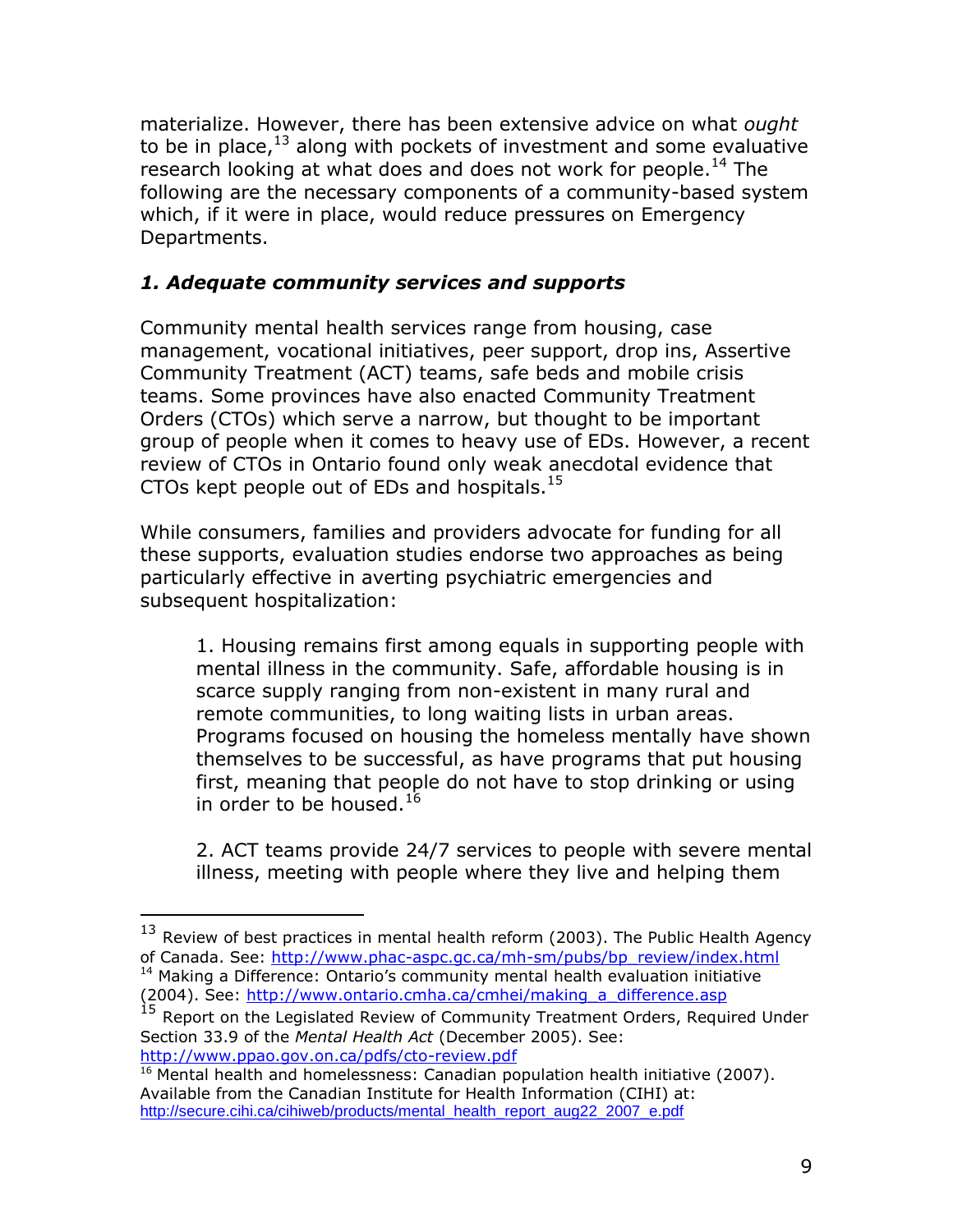with medication compliance and the activities of daily living. Evaluations show that ACT teams are able to retain clients in their program effectively. In doing so, they reduced hospitalization rates, visits to Emergency Departments, and helped people get and maintain stable housing.<sup>17</sup>

An additional dynamic which arises in urban environments particularly is an all-or-nothing phenomenon. People with severe and persistent mental illness are often well served by community mental health supports and, in some cases, over-served - while those who have not yet made their way into the system have nothing.<sup>18</sup>

### *2. Recovery and relapse prevention*

The last two decades have seen the emergence of the "recovery movement" in the mental health field. The fact that people can and do recover from mental illness is, perhaps, not surprising. However, in a system whose history is that of long term institutionalization, optimism has traditionally been in short supply. Recovery is a whole body of thought and relates closely to how recovery is defined in the addictions field – and its principles are defended most vigorously by consumers and families – although there is considerable uptake of recovery language among professionals. Recovery is not a cure – it is defined as living well despite significant challenges related to your illness – some would say disability. Recovery approaches combine hope, selfmastery, education, self-advocacy and support – along with treatment.<sup>19</sup> For the medical community, it is best understood through a chronic disease management lens – medicine and pharmaceuticals can only do so much, the rest is up to thoughtful, informed and individual self-management. As hopeful as the recovery movement is for relapse prevention and reducing ED visits and hospitalizations, the current reality is that it not well integrated into formal mental health treatment.<sup>20</sup> It is left, more or less, up to individual practitioners and programs as to whether or not they adopt recovery principles.

<sup>19</sup> The Wellness Recovery Action Plan. See:

 $\overline{a}$ 

<http://www.mentalhealthrecovery.com/aboutus.php>

 $17$  Making a Difference: Ontario's community mental health evaluation initiative (2004). See: http://www.ontario.cmha.ca/cmhei/making a difference.asp

 $^{18}$  John Trainor as quoted in Everett, B. (2007). Patient wait time guarantees: Mental health. Mood Disorders Society of Canada. Available upon request.

<sup>&</sup>lt;sup>20</sup> Everett, B. et all (2003). Recovery rediscovered: Implications for mental health policy in Canada. See:

[http://www.ontario.cmha.ca/admin\\_ver2/maps/recovery\\_rediscovered.pdf](http://www.ontario.cmha.ca/admin_ver2/maps/recovery_rediscovered.pdf)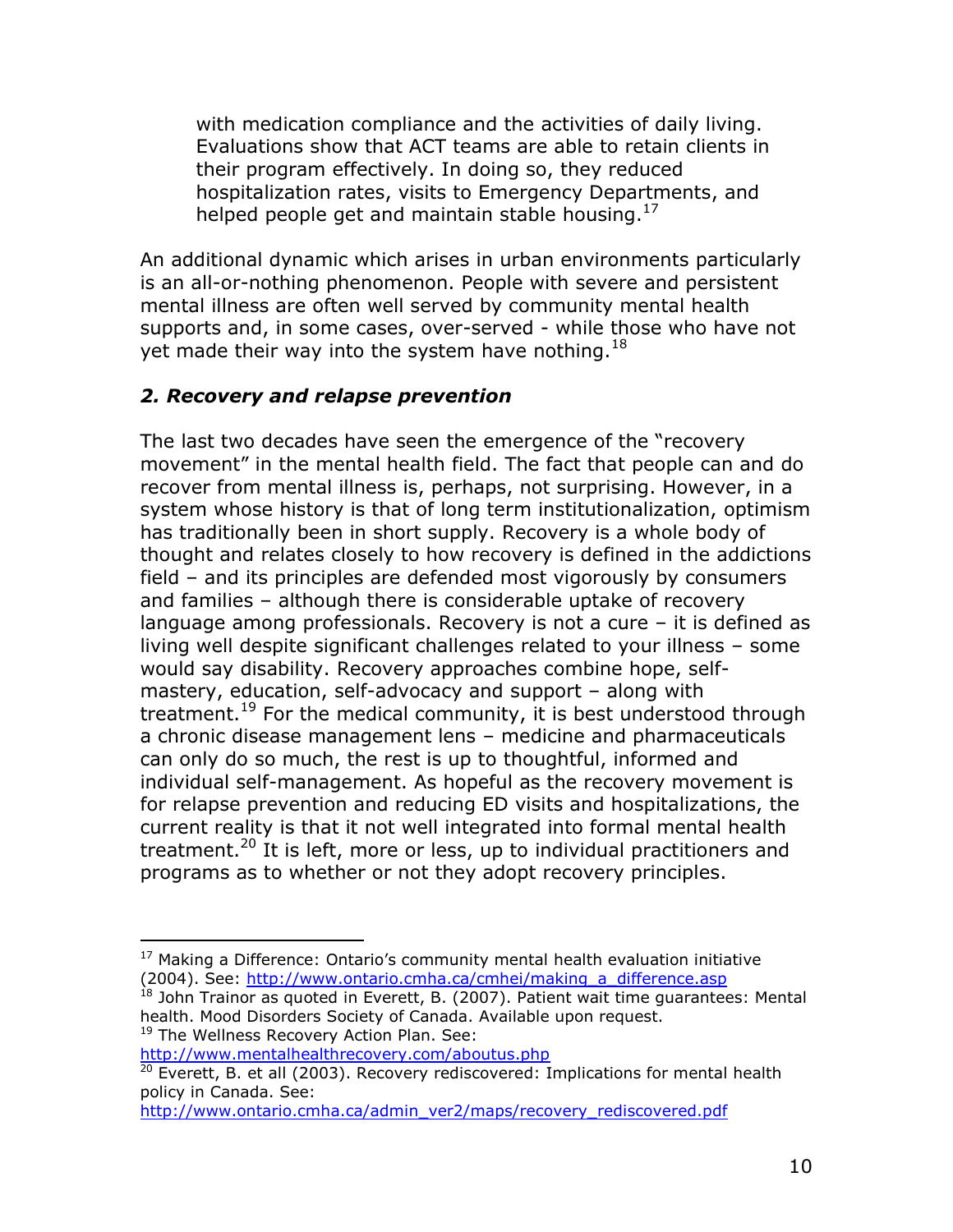# *3. Early intervention in psychosis programs*

These programs are also a hopeful development for the mental health system – and for young people and their families. Early intervention programs are multi-faceted. Activities include educating teachers and other professionals who are in regular contact with youth so that they can identify the symptoms of psychosis (most typically related to schizophrenia, although not always). Families are intimately involved in these education sessions and in the treatment of their family member. The central goal is to treat the youth as soon as possible, in the community and on limited doses of neuroleptics. Hospitalization is a last resort. Post-stabilization, the emphasis is on a return to school – and a return to growing up and living life. $^{21}$  Early intervention programs go a long way towards preventing chronicity – traditionally understood as the inevitable result of a diagnosis of schizophrenia. Early intervention programs have been funded in a number of provinces but are not, as yet, commonly available.

# *4. Crisis planning*

There are two sites of intervention for crises: individual plans and a system response.

# **a) Individual plans**

 $\overline{a}$ 

As with a recovery orientation, whether or not clinicians or programs take the time to develop individual crisis plans with clients is a hit and miss affair. There is, however, an example of practice where individualized crisis plans are systematically used. In 1989, the Maudsley Hospital in South London (UK) responded to an idea developed by two consumer groups originally seen as an advocacy tool. Wishing to maintain as much control as possible in their lives, consumers filled out their own cards stating how they wished to be treated in the event of a crisis – a kind of informal advanced directive. The cards were as detailed as the individual wanted them to be, from preferred place and modality of treatment to who was to take care of their pets. The crisis cards proved hugely popular and, while decidedly a low-tech intervention, proved highly effective. An evaluation study found that, for those carrying the cards, admissions to hospital fell by

<sup>&</sup>lt;sup>21</sup> Youth and mental illness: Early intervention. Canadian Mental Health Association. See:<http://www.cmha.ca/english/intrvent/>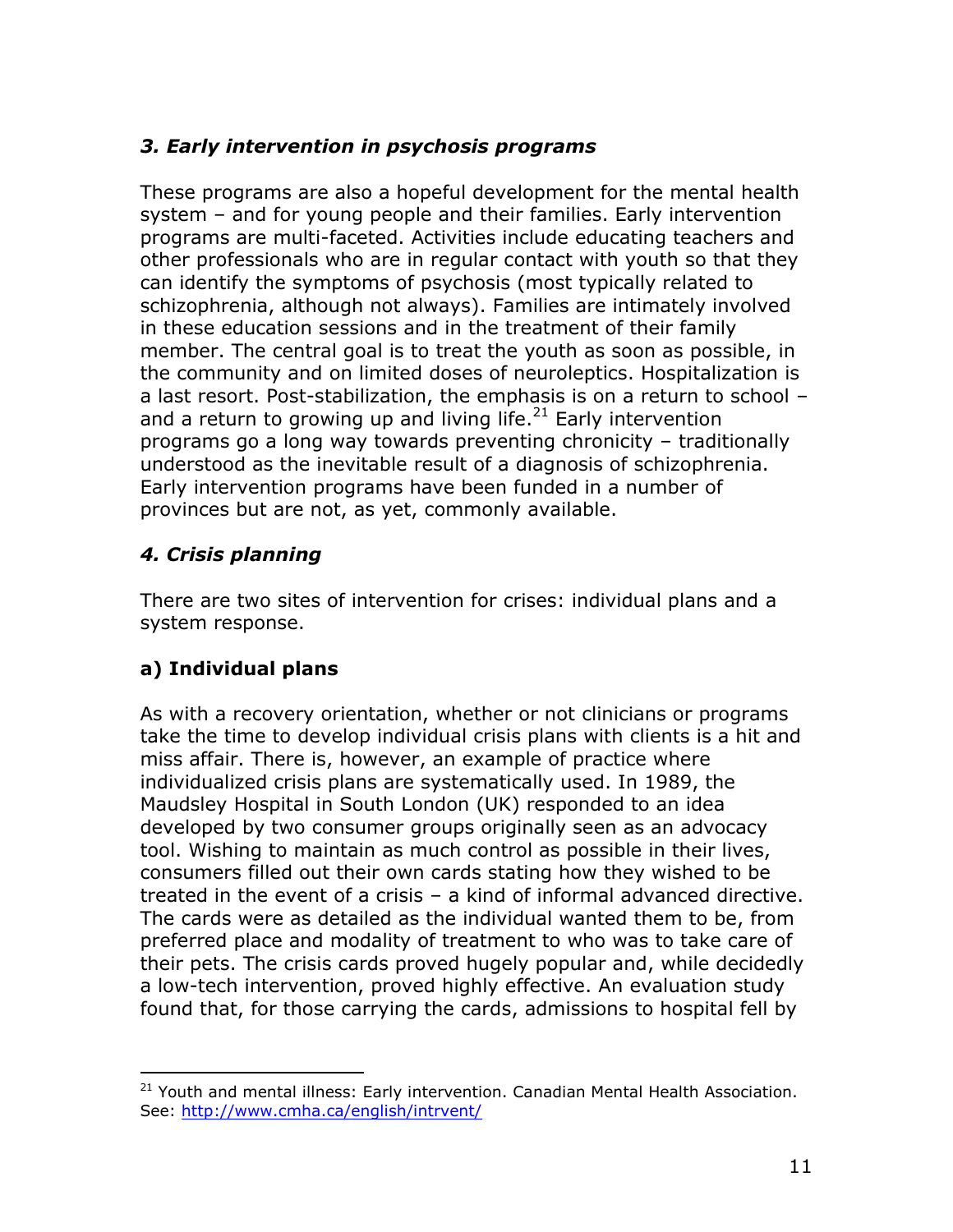one-third in one year.<sup>22</sup> Presently, the cards have evolved into Joint Crisis Plans – plans mutually developed and agreed to by both consumers and their clinical team. A four-year randomized control trial began in 2007 to test whether or not the joint plans facilitate the early detection of relapse and, thus, affect the incidence levels of ED visits and compulsory treatment.<sup>23</sup>

## **b) Diversion crisis intervention programs**

In order to relieve pressure on EDs and scarce inpatient psychiatric beds, crisis responses systems (CRS) have been developed in Canada and elsewhere where a range of services focus specifically on resolving crises by utilizing the least intrusive methods. These services are not only welcomed by consumers and families, but they are also important to maintaining housing as in-home crisis visits and short-term alternative crisis housing avert evictions. <sup>24</sup>

In a review of best practices in mental health, commissioned by the Public Health Agency of Canada, the key elements of a diversion crisis system were identified as telephone crisis lines, mobile crisis units, walk-in crisis programs and safe beds – temporary housing where people in crisis can stay for several days.  $25$  As a best practice measure in establishing these types of services, Ontario developed a set of standards for its crisis response services to ensure accountability.<sup>26</sup> In research into these types of services, findings showed that crisis housing is a viable alternative to ED visits and hospitalization and that crisis programs were particularly effective in helping people resolve the psychosocial pressures that are prominent factors in psychiatric crises.<sup>27</sup>

<sup>&</sup>lt;sup>22</sup> Thornicroft, G. & Reynolds, A. (2001). Crisis prevention on the cards. Available at: <http://society.guardian.co.uk/mentalhealth/story/0,,536837,00.html>

<sup>&</sup>lt;sup>23</sup> A randomised controlled trial of Joint Crisis Plans to reduce compulsory treatment of people with psychosis. See:<http://www.iop.kcl.ac.uk/departments/?locator=355&project=10204>

 $24$  A report on mental illnesses in Canada (2002). The Public Health Agency of Canada. See:<http://www.phac-aspc.gc.ca/publicat/miic-mmac/index.html>

 $25$  Review of best practices in mental health reform (2003). The Public Health Agency of Canada. See: [http://www.phac-aspc.gc.ca/mh-sm/pubs/bp\\_review/index.html](http://www.phac-aspc.gc.ca/mh-sm/pubs/bp_review/index.html)

<sup>26</sup> Crisis response service standards for mental health services and supports (May 2005). Ontario Ministry of Health and Long Term Care. See:

[http://www.health.gov.on.ca/english//public/pub/ministry\\_reports/mentalhealth/cris](http://www.health.gov.on.ca/english/public/pub/ministry_reports/mentalhealth/cris_resp.pdf) [\\_resp.pdf](http://www.health.gov.on.ca/english/public/pub/ministry_reports/mentalhealth/cris_resp.pdf)

<sup>&</sup>lt;sup>1</sup> Capipul<br><sup>27</sup> Review of best practices in mental health reform (2003). The Public Health Agency of Canada. See: [http://www.phac-aspc.gc.ca/mh-sm/pubs/bp\\_review/index.html](http://www.phac-aspc.gc.ca/mh-sm/pubs/bp_review/index.html)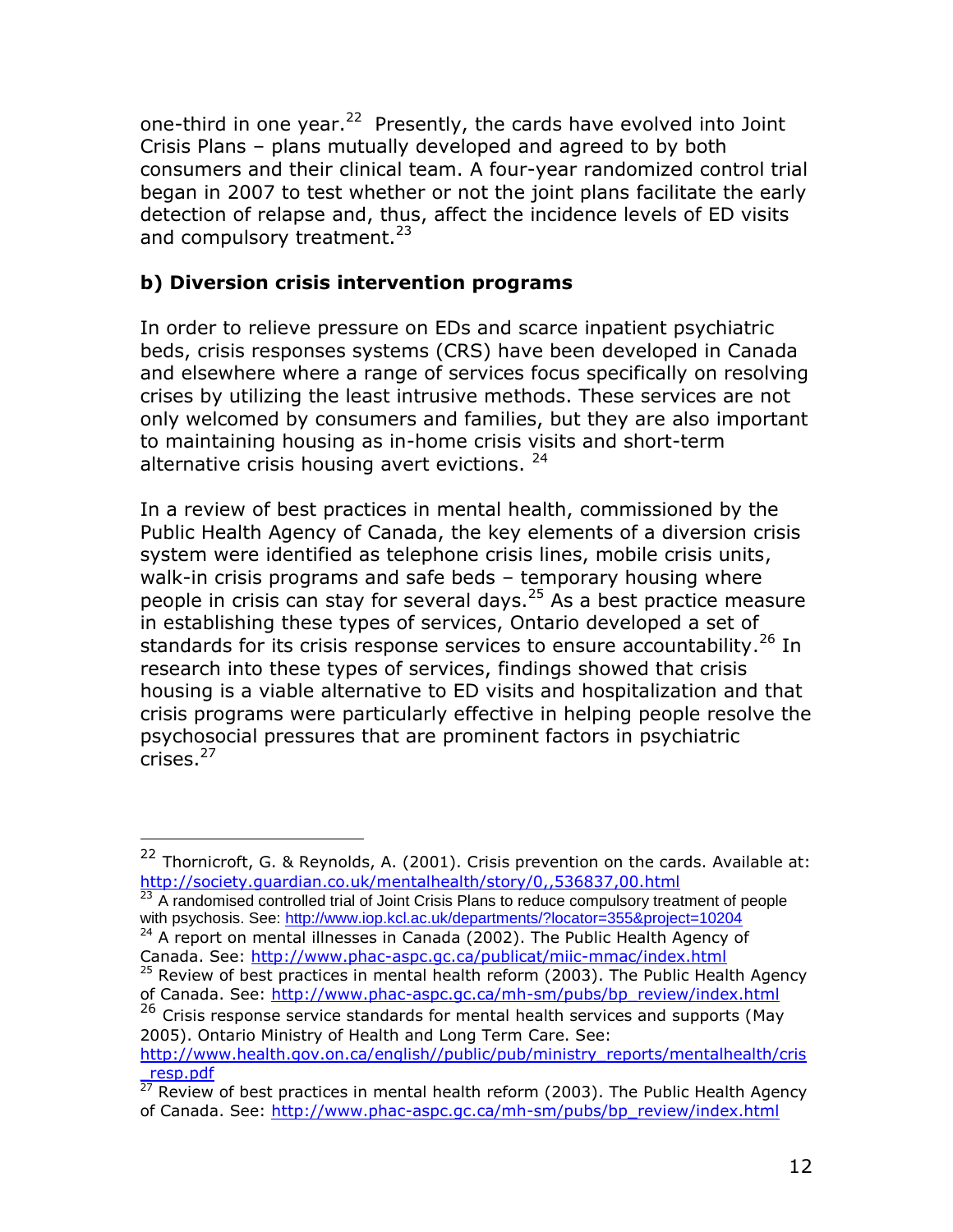#### **Psychiatric emergencies**

In many parts of Canada, significant attention is being paid to ways to avert psychiatric emergencies – both for the sake of reducing pressure on EDs and inpatients resources - and for consumers and families who see ED visits and hospitalization as an undesirable and absolutely last resort. However, the reality is that investment is spotty and even under the best of situations, there will always be some level of psychiatric emergency traffic in EDs.

There have been a number of approaches to dealing with psychiatric emergencies so that they can be addressed swiftly, effectively and safely.

In the Canadian context, a principle advance was the introduction of a five-level acuity scale to assist ED staff in setting priorities for the assessment and treatment of patients – essentially a tool to decide who must be seen first. The *Canadian Triage and Acuity Scale* (CTAS) was adopted as a national standard in 1998 and was endorsed by the Canadian Association of Emergency Physicians, the National Emergency Nurses Affiliation, L'association des medecins d'urgence du Quebec, the Canadian Paediatric Society and the Society of Rural Physicians of Canada. The five levels are: 1. resuscitation (time to physician immediate), 2. emergent (time to physician approximately 15 minutes), 3. urgent (time to physician approximately 30 minutes), 4. semi-urgent (time to physician approximately 1 hour) and 5. nonurgent (time to physician 2 hours or more).<sup>28</sup> Practically speaking, for psychiatric emergencies, people who present in the ED with clear statements of the intent to kill themselves along with a specific plan are categorized as Level 2. Anecdotal reports indicate that adopting CTAS standards has been helpful for ED staff as they have taken the "quess work" out of responding to people who are suicidal.<sup>29</sup> Other psychiatric problems are covered under CTAS Levels 3 – 5. It is acknowledged, however, that dealing with psychiatric emergencies in EDs has been, and remains, a "huge problem" and "we just sort of ping pong them around."30

 $28$  For the complete CTAS guidelines, see:

<http://caep.ca/template.asp?id=B795164082374289BBD9C1C2BF4B8D32> 29 Conversation with Janis Spivey, Past President, National Emergency Nurses Affiliation, Sept. 25<sup>th</sup> 2007.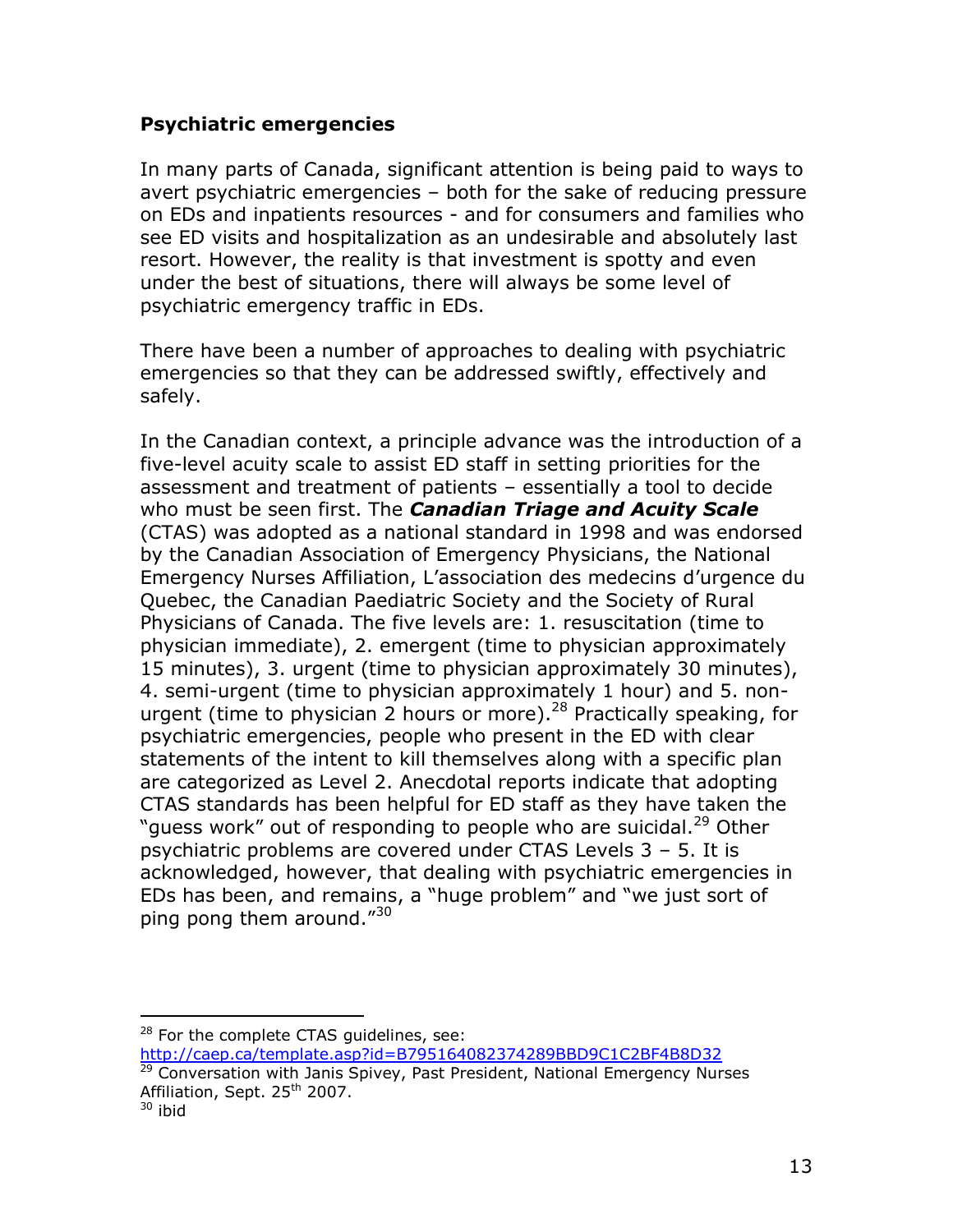Scotland has developed *Psychiatric Emergency Plans* for each of its health authorities. $31$  These are multi-agency plans, including hospitals, community groups, consumer organizations, ambulance services and police, for the safe and appropriate transport of people requiring emergency detention in hospital. PEPs, as they are called, are mandated under the Mental Health Care and Treatment Act (Scotland) 2003. By 2005, all health authorities had a PEP in place. The plans, while individual to each authority, cover such matters as escorts, detention in "places of safety" – not jail cells - and are accompanied by a declaration of rights and safeguards that set out principles such as respect for diversity, respect for caregivers and their role, and involvement of consumers in the process – insofar as it is possible. There has been data collection on authority compliance with implementing the plans and some on usership; however, there appears to have been no research as yet on how well the plans are working. $32$ 

**Psychiatric Emergency Care Centres** (PECCs) are based on a model of emergency care developed originally in Australia. PECCs are colocated with EDs and are intended to provide rapid access to specialized mental health care. Patients presenting with psychiatric emergencies must first be medically assessed in the ED before proceeding to the PECC. The model provides for two approaches to care: 1) assessment and discharge planning for those not requiring admission and 2) observation and short-term stays on the PECC unit. There are some preliminary indications the PECCs have reduced overcrowding in Australian EDs (although this is anecdotal and tentative). In addition there has been a noted improvement in dealing with patients presenting with drug-induced psychosis by diverting them from inpatient admission. Evidence also points to the benefits of discharge planning (from PECCs) which puts people in touch with community mental health services not previously accessed. Criticisms relate to yet another siloing of mental health patients and services.<sup>33</sup>

<sup>31</sup> Psychiatric Emergency Plans (Scotland). See: [http://www.scotland.gov.uk/Topics/Health/health/mental](http://www.scotland.gov.uk/Topics/Health/health/mental-health/servicespolicy/Surveys/PEPs#a1)[health/servicespolicy/Surveys/PEPs#a1](http://www.scotland.gov.uk/Topics/Health/health/mental-health/servicespolicy/Surveys/PEPs#a1)

<sup>&</sup>lt;sup>32</sup> ibid

 $33$  View from the peak (newsletter) (Winter 2006). The lowdown on PECCs. P. 8 - 9. Published by the Mental Health Commission of Australia. See: [http://www.mhcc.org.au/Current\\_Issues/2006/Winter%20VFP/The%20lowdown%20](http://www.mhcc.org.au/Current_Issues/2006/Winter%20VFP/The%20lowdown%20on%20PECCs.html) [on%20PECCs.html](http://www.mhcc.org.au/Current_Issues/2006/Winter%20VFP/The%20lowdown%20on%20PECCs.html)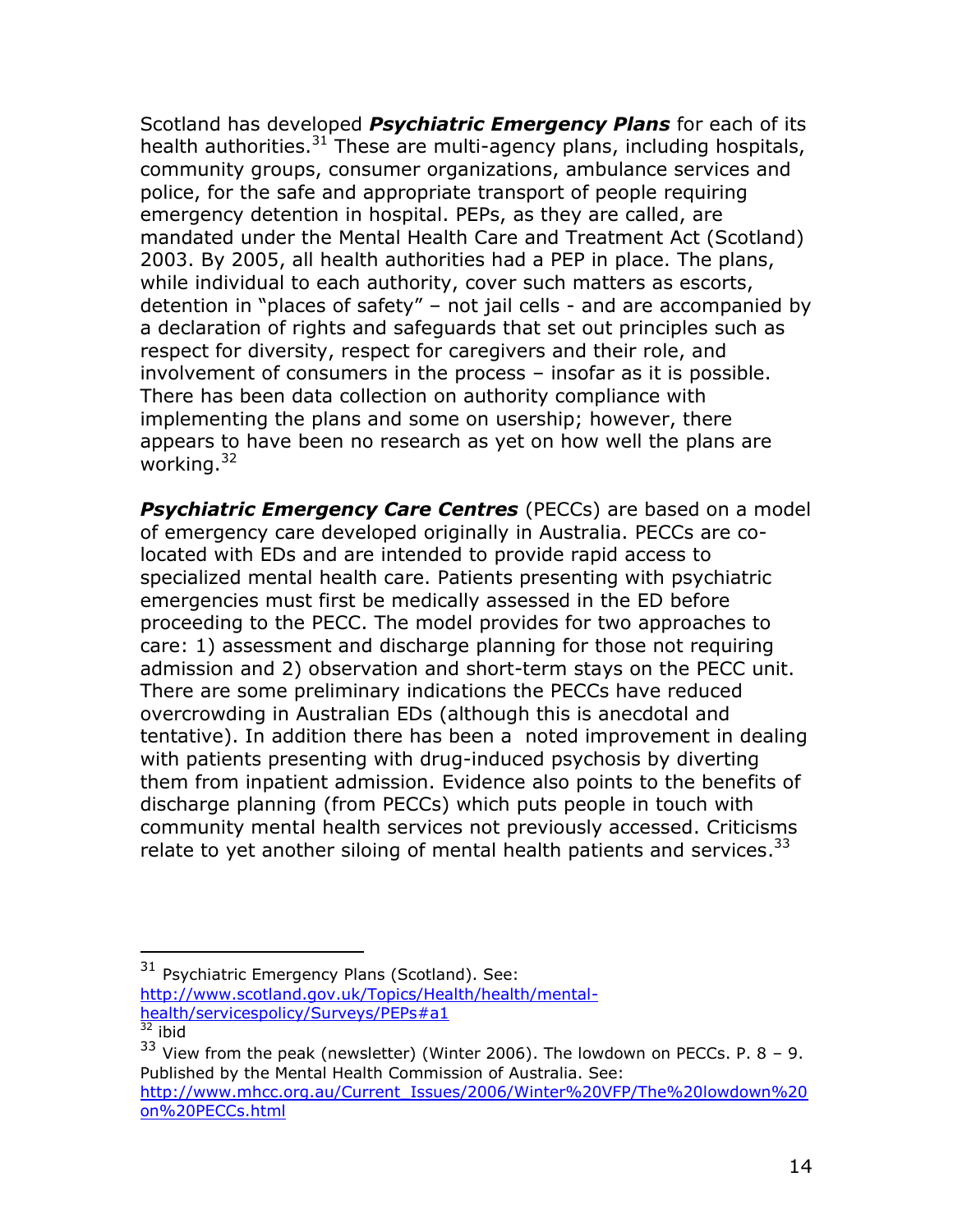In addition, without a high quality relationship between ED and PECC staff, friction can arise over perceived workload differences.  $34$ 

In Canada, Psychiatric Emergency Centres have been developed in numerous hospitals.<sup>35</sup> As one example only, St. Michael's Hospital in downtown Toronto has a range of psychiatric emergency services including a 24/7 emergency crisis unit offering medical and psychiatric assessments and referrals to either inpatient care or community services, a short stay crisis stabilization unit (3 beds, 72 hours), a mobile crisis intervention team, and a community mental health liaison team to provide short term case management to clients who present in the emergency crisis service.<sup>36</sup>

There appears to be little formal research on the effectiveness of specialized Psychiatric Emergency Centres. However, as one informal data point only, one of the more well-known, the Archie Courtnall Centre $37$  in the Royal Jubilee Hospital in Victoria, experienced a public crisis when its director resigned in 2006 due to "long standing frustrations" related to an overwhelm of clients with uncontrolled addictions presenting at the Centre. $38$  The Victoria Island Health Authority did not respond to a call for additional funding and instead, maintained its focus on community solutions for this client group.

In response to psychiatric emergencies in rural and remote locations, British Columbia has developed programs that established *observation units* in hospitals that do not have psychiatric inpatient units. The standards, developed by the BC Ministry of Health, describe the physical requirements of the units as well as prescriptions for assessment, restraint and behavioural management.<sup>39</sup> In a  $21^{st}$ 

 $\overline{a}$ <sup>34</sup> Personal communication, former vice president, suburban Toronto hospital, Sept 26, 2007.

 $35$  Note that, at time of writing, there is no centralized source of data that lists the Canadian hospitals that have PECs so precisely how many there are is unknown.

 $36$  St. Michael's Hospital, programs and services: Psychiatric emergency services. See:<http://www.stmichaelshospital.com/programs/mentalhealth/emergency.php>

<sup>&</sup>lt;sup>37</sup> The Archie Courtnall Centre was established subsequent to fundraising efforts by the Courtnall family whose two sons are well-known hockey players. It was named in honour of their father who died from suicide due to depression.

 $38$  Harnett, C. August 23<sup>rd</sup>, 2006. Patients overwhelm psychiatric facility (Archie Courtnall Centre). Times Colonist. See:

[http://www.canada.com/victoriatimescolonist/news/story.html?id=af561476-dee2-](http://www.canada.com/victoriatimescolonist/news/story.html?id=af561476-dee2-4321-a771-6fde7c6aa4e3) [4321-a771-6fde7c6aa4e3](http://www.canada.com/victoriatimescolonist/news/story.html?id=af561476-dee2-4321-a771-6fde7c6aa4e3)

 $39$  Standards. Hospital-based psychiatric emergency services: Observation units. Ministry of Health and Ministry Responsible for Seniors. (March 2000). Physical plans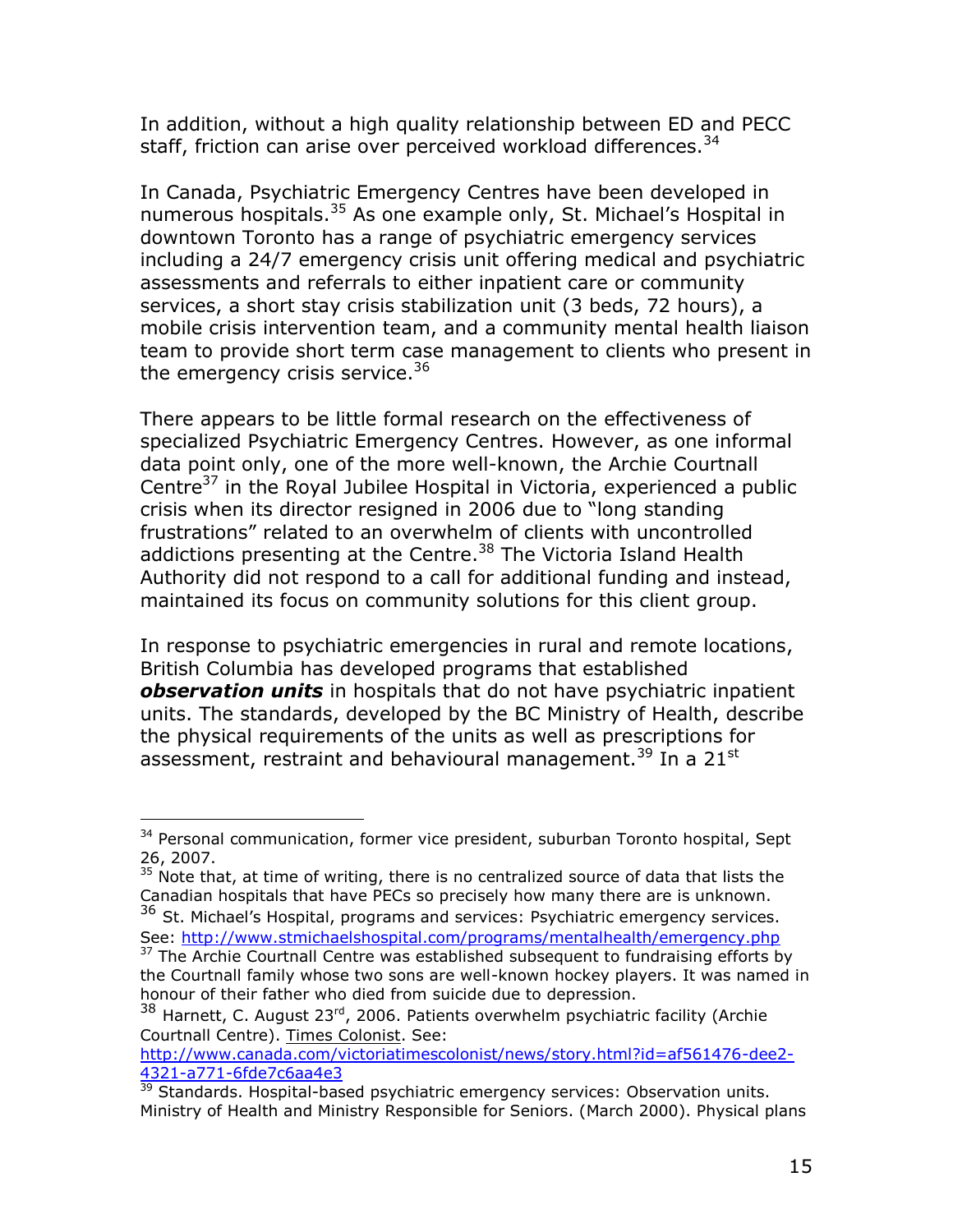century strategy for a rural hospital also without an inpatient psychiatric unit, the Leamington District Memorial Hospital instituted a *virtual psychiatric emergency room*. Through a partnership with the Chatham-Kent Health Alliance (a schedule 1 facility), a person experiencing a psychiatric emergency in the ED at LDMH has access to the on-duty mental healthy crisis nurse at Chatham-Kent who then provides an assessment via video-conferencing technology. In the first six months of operation, 13 assessments were conducted with only one admission. The remaining 12 patients were successfully referred to community mental health services and discharged from the  $ED.^{40}$ 

An additional and welcomed service in EDs who do not have specialized psychiatric emergency services, is the presence of *social workers* to assist with the complex psychosocial factors that often accompany patients experiencing mental health crises. In research regarding frequent visitors to a downtown ED in Vancouver, it was determined that psychosocial factors were particularly complex for this group. Characteristics were homelessness, addictions, HIV, and a variety of long standing medical and psychiatric problems. A focused social work/case management program was shown to dramatically reduce ED visits among this group. $41$ 

A noted project to address long waits for people with psychiatric emergencies is the *Mental Health and Addictions Emergency Alliance* Initiative, supported by seven Toronto hospitals and aimed at delivering integrated comprehensive and best practice care.<sup>42</sup> The project is in its formative stages.

A further issue for people with psychiatric emergencies and their families, which has no known solution at time of writing, is *mandatory medical clearance* in EDs. Medical clearance means that

<http://www.cmaj.ca/cgi/content/full/162/7/1017>

and standards for rural and remote hospitals in BC that lack psychiatric units. See: <http://www.healthservices.gov.bc.ca/mhd/pdf/standards.pdf>

 $40$  Research on this project has not yet been published. The program will be awarded a silver medal for excellence at the Ontario Hospital Association's HealthAchieve convention in November 2007. For further information, contact Lena West, Patient Representative and Administrative Assistant at LDMH, 1 519 326 2373 x4118.

<sup>&</sup>lt;sup>41</sup> Pope, D. Fernandes, C. Bouthillette, F. & Etherington, J. (2000). Frequent users of the emergency department: A program to improve care and reduce visits. Canadian Medical Association Journal, vol 162(7). See:

 $42$  For further information on the project, contact Dr. Don Wasylenki, Chair of the Department of Psychiatry at the University of Toronto.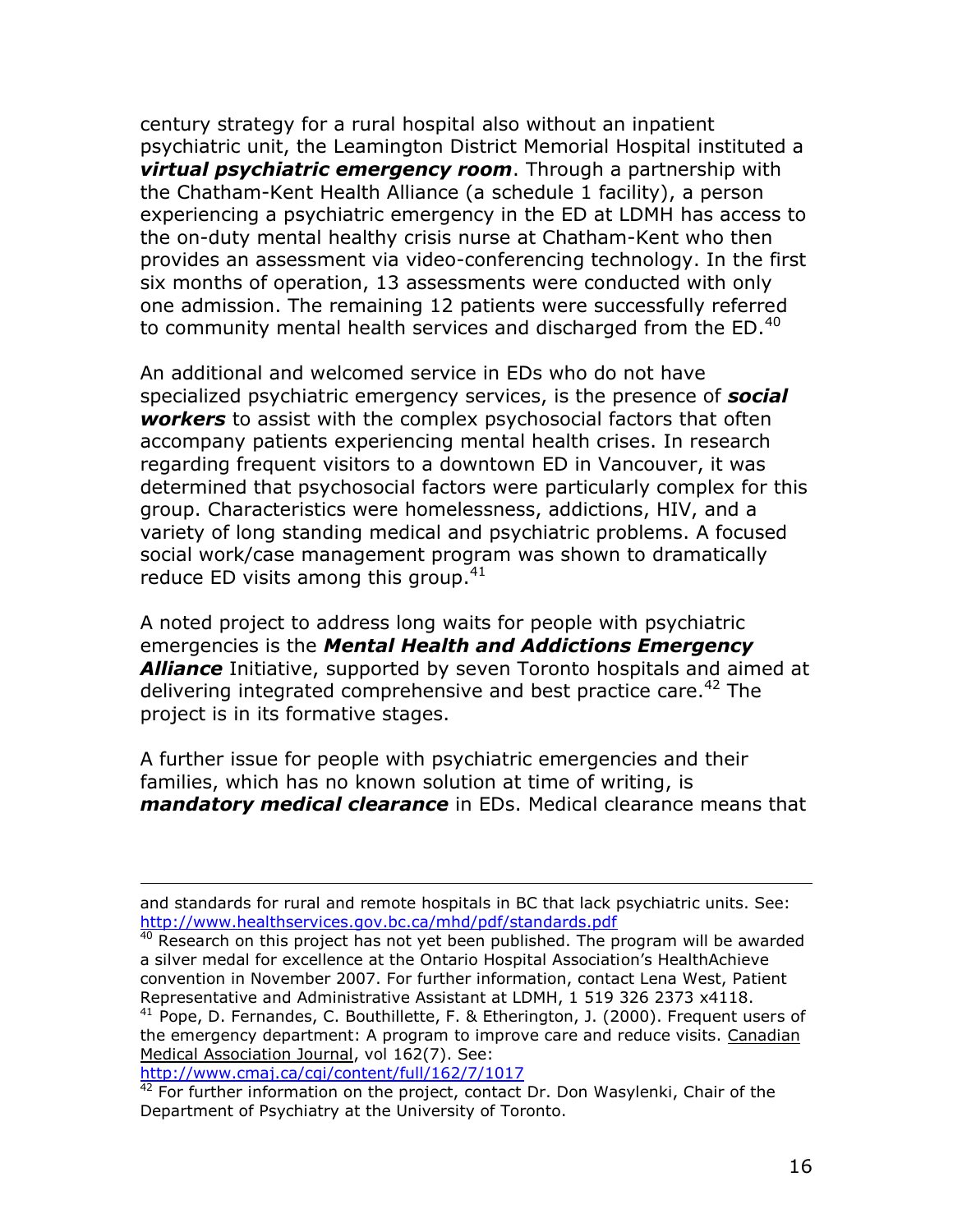anyone presenting in EDs must first be assessed by the duty physician to ascertain what their medical condition is. $43$ 

In the United States, medical clearance is legislated under the Emergency Medical Treatment and Active Labour Act (1986) (EMTALA). <sup>44</sup> Canada has no comparable legislation but, in practice, medical clearance is mandatory. There is no doubt that medical clearance in EDs lengthens wait times for psychiatric clients because, for them, there is a two-part assessment process – first for medical problems and second for their psychiatric complaints.

The practice of medical clearance can be appreciated by inpatient psychiatric staff who don't have the equipment or expertise to investigate medical complaints. In addition, medical clearance can involve toxicology tests that measure substances in urine and blood, ensuring that people who are drunk or high are identified by means other than observation. The downside, aside from extending wait times, is that many psychiatric clients have no medical condition that requires intervention and scarce resources are wasted. In addition, psychiatric clients can be more than surprised to present with a psychiatric emergency and end up in a gown being investigated for medical problems. Further, people who are agitated due to their psychiatric disorder can resist medical testing, leading to unsafe conditions for everyone.

 $43$  The Canadian Council on Health Services Accreditation (CCHSA) is currently piloting (in 17 hospitals) new standards for ED's that include a *draft* standard for medical assessment post triage. It is as follows: 8.1 Following triage, the team comprehensively assesses each client. **Guidelines:** Building on information collected from the triage process, new information collected from the assessment should include medical history, allergies, current medication profile, details of present health status, and nutritional status and special dietary needs. The team should also take into consideration psychosocial elements such as functional and emotional status, including clients' ability to communicate and care for themselves; **mental health** status, including personality and behavioural characteristics; socioeconomic situation; spiritual orientation; and cultural beliefs. The team should also assess individual and practical considerations including clients' perceptions of their needs, desired outcomes, and expectations of services; community and family supports available after service is finished or discontinued; and the client's knowledge of how to prevent health problems. A comprehensive assessment includes coordinating among service providers and other organizations to prevent duplication, and is shared with clients, families, and other providers in a timely, accurate, and easy-tounderstand way.

 $44$  A discussion of EMTALA is available at the American Academy of Emergency Medicine website. See:<http://www.aaem.org/aboutaaem.php>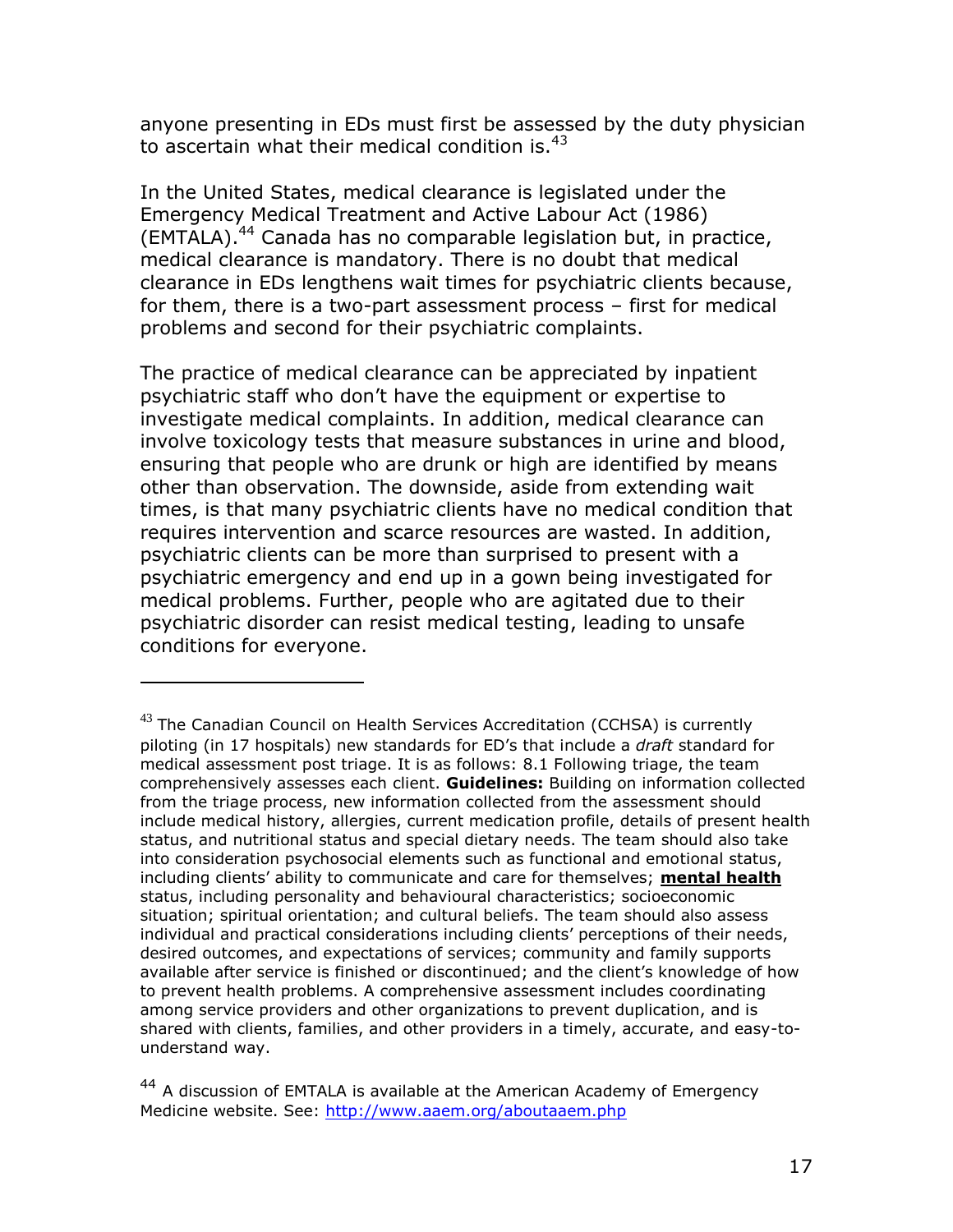Recent US work reviewed policies on psychiatric patients in EDs and argued that medical clearance for all was inappropriate and that new standards should be developed.<sup>45</sup>

### **Inpatient efficiencies**

 $\overline{a}$ 

#### *Bed utilization and management*

The closure of inpatient psychiatric beds has placed additional pressures on EDs and has challenged hospital staff to utilize this scarce resource in the most effective and efficient manner. In addition, a recent report from the Canadian Institute of Health Information <sup>46</sup> showed that people with mental illness represented high usage of hospital resources. For example, patients with psychiatric disorders accounted for six percent of all general hospital discharges but utilized 13% of all inpatient days due to longer stays (17 days as opposed to 7 days for other illnesses). Average stays in psychiatric hospitals were even longer at 109 days.

The presence of a bed manager (an assigned staff member whose job is to ensure that inpatient beds are well utilized) depends on the policies of individual hospitals. It is a difficult job and when vacancies occur, it is hard to recruit a replacement. In addition, it is often the case that a hospital will have only one bed manager, regardless of size, leaving over-night and weekend management to nurse supervisors.<sup>47</sup>

Aligned with the goal of efficient bed management, research has shown that the use of objective monitoring tools has been helpful in assisting psychiatric inpatient staff move people effectively through their inpatient stay to discharge. For example, an ongoing monitoring project out of the South London and Maudsley NHS Trust (affectionately known as SLAM), found that utilizing the Health of the Nation Outcome Scale (HoNOS) – a scale developed by the Royal

 $^{45}$  Stefan, S. (2006). Emergency department treatment of the psychiatric patient: Policy issues and legal requirements. Oxford University Press (US). Excerpts available through a google search.

<sup>46</sup> Hospital mental health services in Canada 2004 – 2005 (2006). Canadian Institute of Health Information. See:

[http://secure.cihi.ca/cihiweb/dispPage.jsp?cw\\_page=PG\\_810\\_E&cw\\_topic=810&cw\\_r](http://secure.cihi.ca/cihiweb/dispPage.jsp?cw_page=PG_810_E&cw_topic=810&cw_rel=AR_364_E)  $el=AR$  364 E

 $\frac{47}{47}$  Personal communication, October 2<sup>nd</sup>, Jane Paterson, Deputy Chief of Professional Services, Center for Addiction and Mental Health.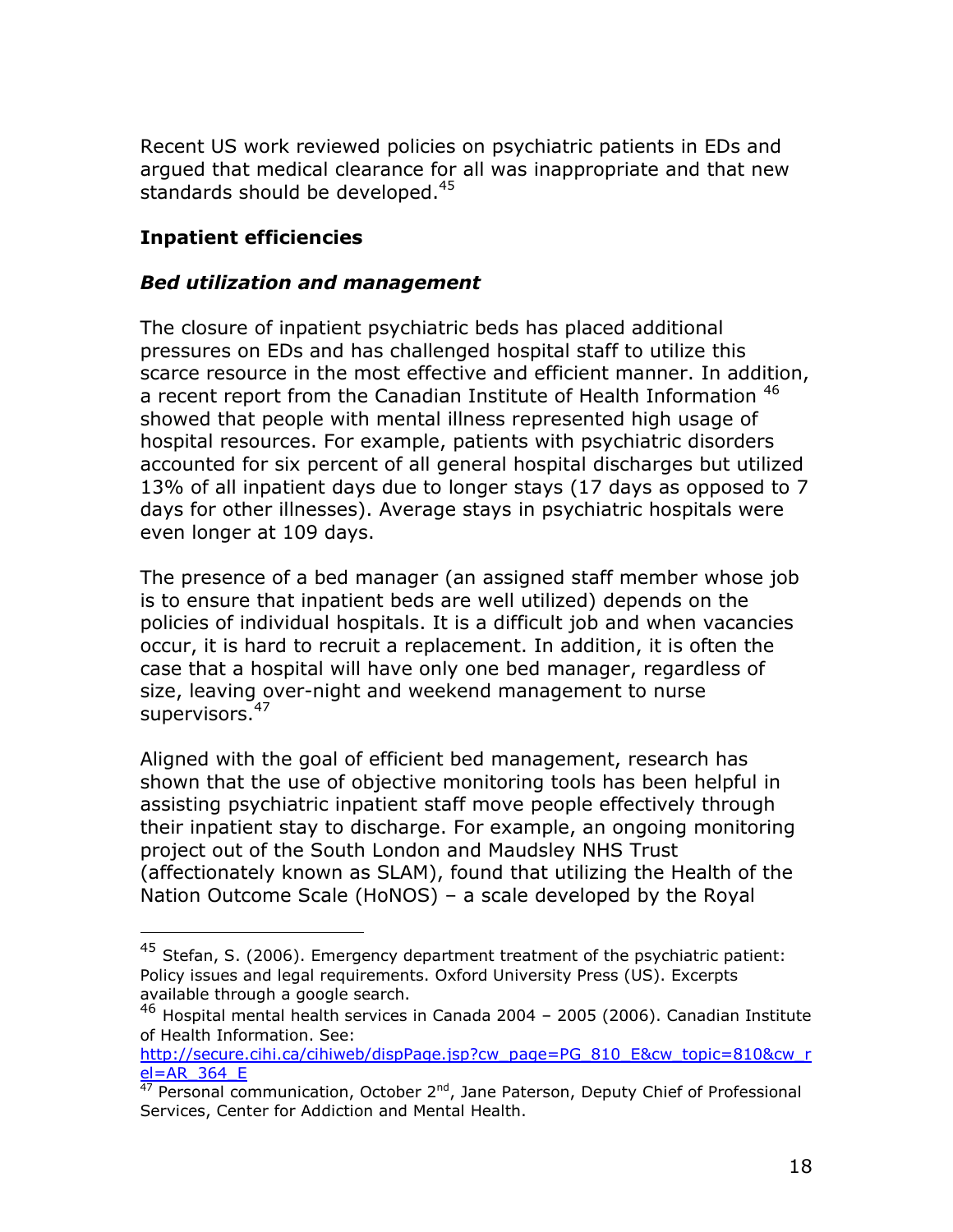College of Psychiatrists' Research unit in 1993 which offers 12 items measuring behaviour, impairment, symptoms, and social functioning<sup>48</sup> - in combination with weekly inpatient/community staff meetings resulted in dropping blocked beds from 36% to 9%.<sup>49</sup> A similar study in Peterborough, Ontario utilized the InterQual ISD-AC coding tool (a trade-marked measure of acuity) to assist inpatient decision-making. Results showed an increased in separations and a reduced average length of stay. $50<sub>0</sub>$ 

# *Discharge planning*

Discharge planning is an important component of efficient bed management. It is also critically important to patients and their families. Consumers have anecdotally complained that they are discharged from hospital unprepared and without follow-up plans. Families, also anecdotally, report that they are not involved in discharge plans and can be totally surprised when a loved one turns up on their doorstep post hospitalization.<sup>51</sup>

Discharge planning is regularly referred to as a service of the inpatient psychiatric unit however, there is limited attention paid to this activity in the literature. One of the reasons can be that it is often framed in research as how inpatient staff determine when discharge is appropriate.<sup>52</sup> Granted, this is an activity related to discharge but what is commonly understood as "discharge planning" is how people are reconnected to services in their community, post-discharge.

Professionals, also, regard discharge planning as a neglected practice area. It is a labour intensive activity that relies on active outreach to community resources and an orientation towards relationship building.

 $\overline{a}$ 

[http://www.jppc.org/raimh/symp\\_slides/day2\\_1145am.pdf](http://www.jppc.org/raimh/symp_slides/day2_1145am.pdf)

<sup>&</sup>lt;sup>48</sup> What is HoNOS. The Royal College of Psychiatrists. See: <http://www.rcpsych.ac.uk/crtu/healthofthenation/whatishonos.aspx>

<sup>49</sup> Smith, K. (July, 2007). Bed management and health outcomes measurement. NHS Institute for Innovation and Improvement. See: [http://www.institute.nhs.uk/index.php?option=com\\_mtree&task=viewlink&link\\_id=2](http://www.institute.nhs.uk/index.php?option=com_mtree&task=viewlink&link_id=2944&Itemid=301)

[<sup>944&</sup>amp;Itemid=301](http://www.institute.nhs.uk/index.php?option=com_mtree&task=viewlink&link_id=2944&Itemid=301)

<sup>50</sup> VanderBroek, M. McNestry, F. G. & Dobby, A. (2001). Utilization management in inpatient psychiatry. Hospital Quarterly, Fall, p. 60 - 64. See: <http://www.longwoods.com/product.php?productid=16695&page=3>

<sup>51</sup> Everett, B. (2007). Patient wait time guarantees: Mental health. Mood Disorders Society of Canada. Available upon request.

<sup>52</sup> Flynn, G. Smith, T. Herdes, J. & McDonald, P. (2003). Predicting expected time to discharge among inpatients diagnosed with schizophrenia based on the RAI-MH. A JPPC Symposium at the University of Waterloo. See: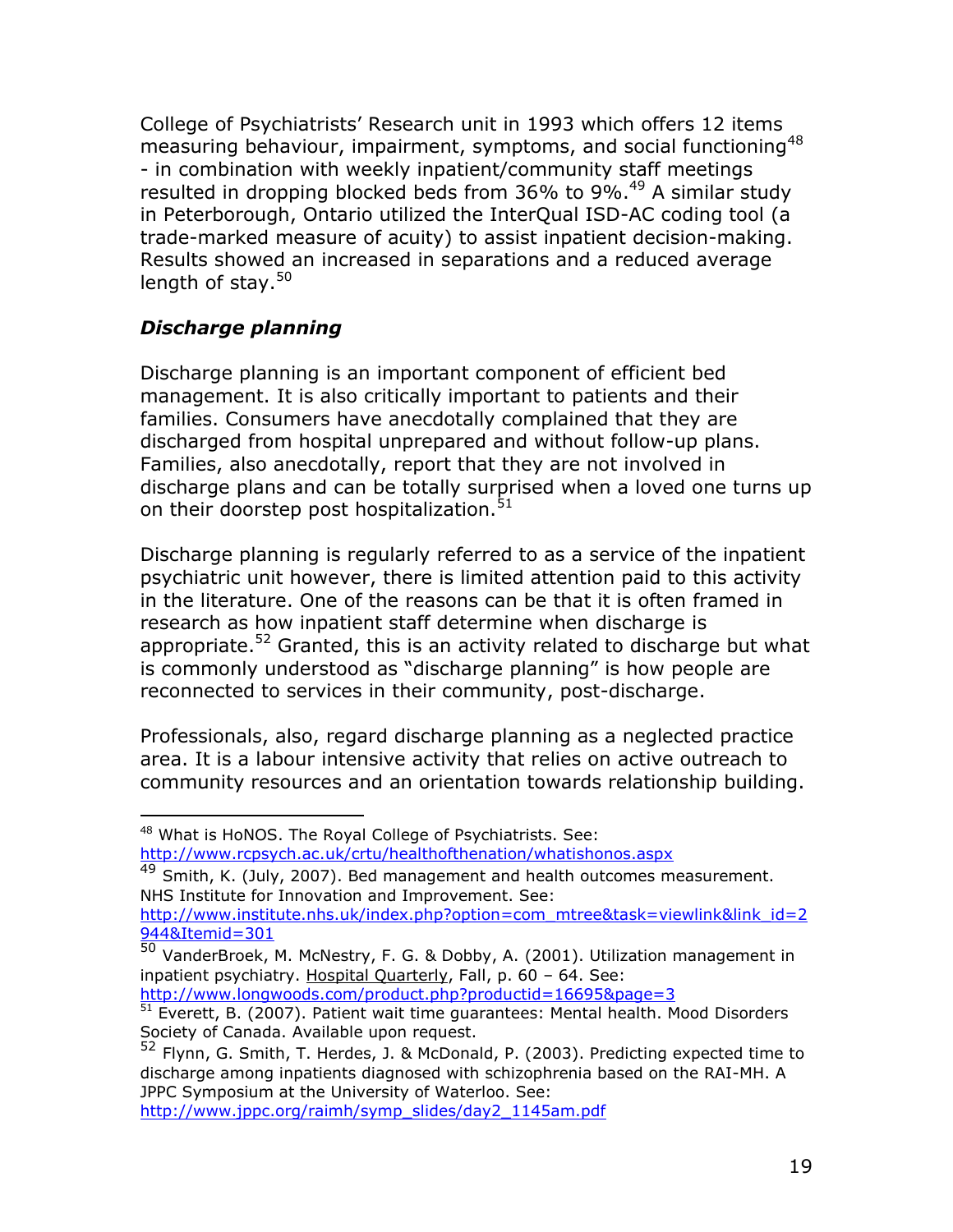It is viewed as an important, but poorly deployed service – across the whole of the mental health system.<sup>53</sup>

One area of discharge planning where there has been some best practice work is in the area of new mothers hospitalized for postpartum depression.<sup>54</sup> A second source of best practice ideas (untested) are those developed by families. Frustrated with a lack of professional attention to this area, families have taken matters into their own hands and developed discharge planning checklists that can be used in their interactions with inpatient staff. Perhaps as a measure of their level of concern regarding this area of care, families' checklists are nothing if not thorough.

The result of poor discharge planning is that patients may have limited tenure in the community and suffer repeated crises – which brings them back to Emergency Departments.

# **Closing remarks**

 $\overline{a}$ 

The problem of wait times for people presenting with psychiatric emergencies in EDs is not easily addressed. There can be no doubt that ED staff are doing their best for everyone as they work under pressure and at top speed. They are all too well aware that there are unsolved problems related to clients with mental health needs – as are consumers and families. However, there is little literature in this subject area and even fewer evaluation studies. The Exploratory Roundtable's role is to inaugurate a national discussion intended to more precisely define the origin of the problems, and suggest possible solutions.

### *Proposed question to ground deliberations:*

3. If a set of recommended solutions for easing wait times in EDs for people with psychiatric emergencies were to be included in a National Mental Health Strategy, what would this group advise they should be?

 $53$  Personal communication, October 2<sup>nd</sup>, Jane Paterson, Deputy Chief of Professional Services, Center for Addiction and Mental Health.

<sup>&</sup>lt;sup>54</sup> Mental illness during the perinatal period: Discharge planning and community follow-up. Reproductive mental health guideline 2 (2003). BC Women's Hospital Health Centre. See:

[http://www.bcwomens.ca/Services/HealthServices/ReproductiveMentalHealth/BestPr](http://www.bcwomens.ca/Services/HealthServices/ReproductiveMentalHealth/BestPractices.htm) [actices.htm](http://www.bcwomens.ca/Services/HealthServices/ReproductiveMentalHealth/BestPractices.htm)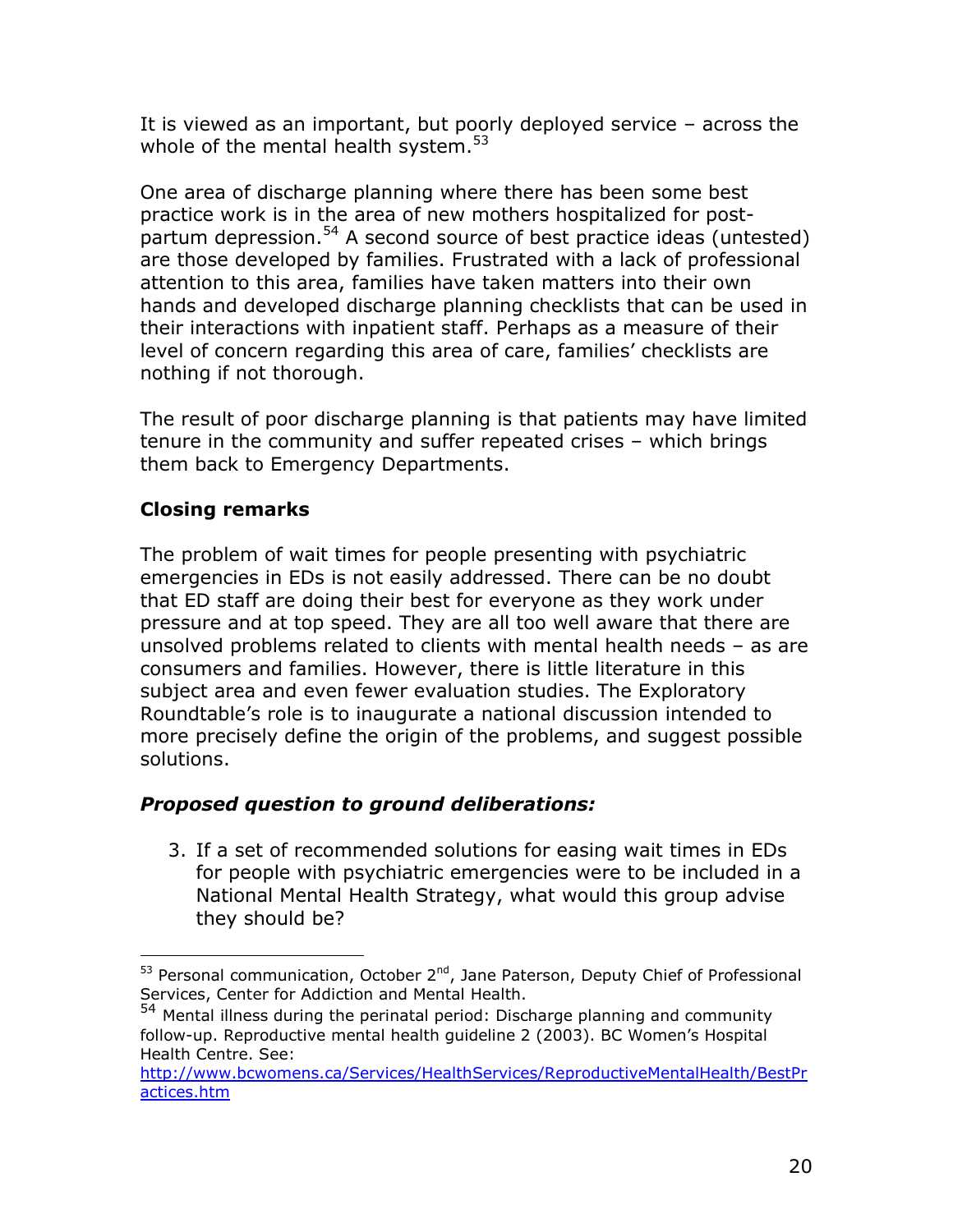4. What are the recommended linkages and partnerships that could move these solutions forward?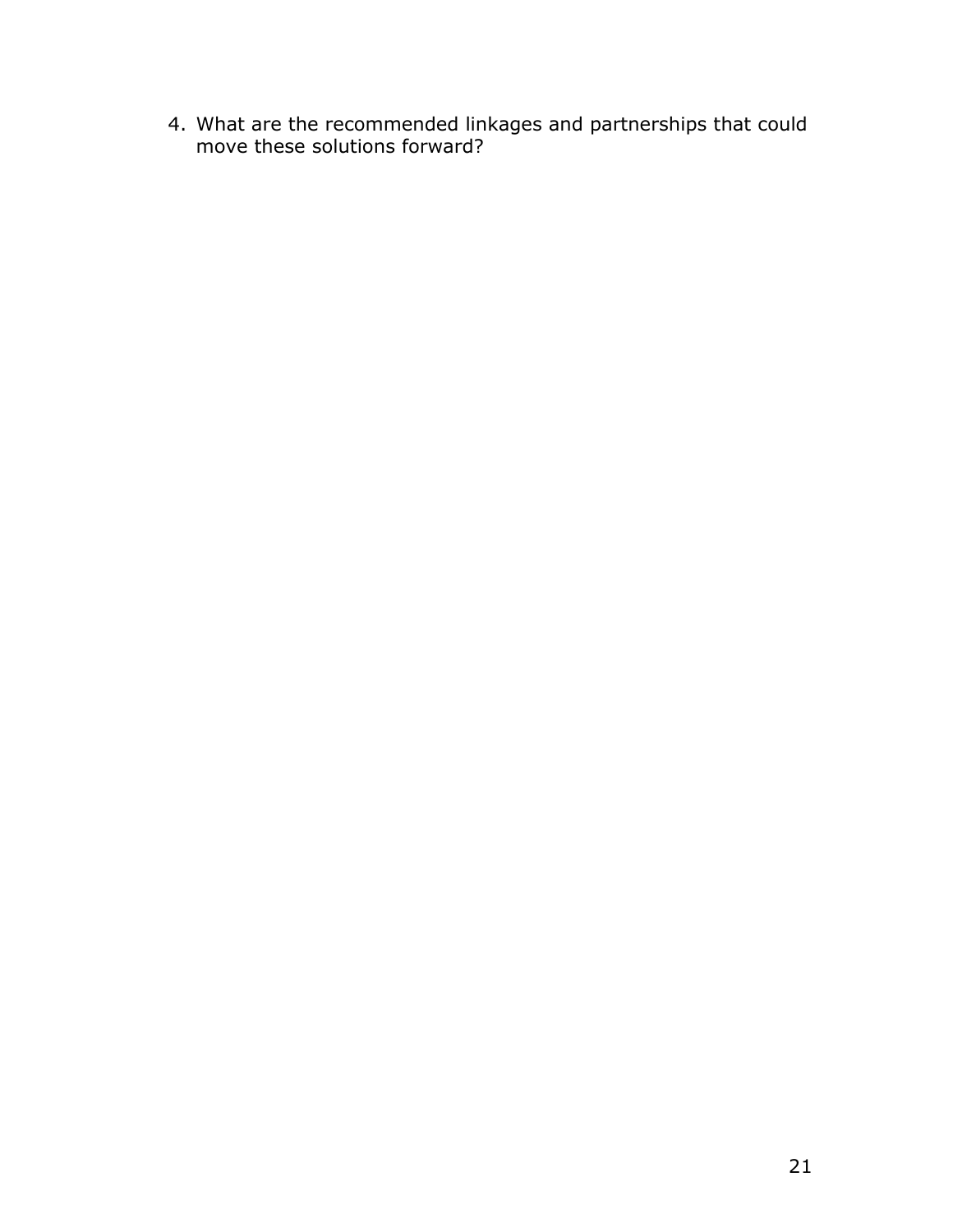### **Bibliography (presented alphabetically)**

BC Ministry of Health and Ministry Responsible for Seniors. (March 2000). Standards. Hospital-based psychiatric emergency services: Observation units. Physical plans and standards for rural and remote hospitals in BC that lack psychiatric units. See: <http://www.healthservices.gov.bc.ca/mhd/pdf/standards.pdf>

BC Women's Hospital Health Centre (2003). Mental illness during the perinatal period: Discharge planning and community follow-up. Reproductive mental health guideline 2. See: [http://www.bcwomens.ca/Services/HealthServices/ReproductiveMental](http://www.bcwomens.ca/Services/HealthServices/ReproductiveMentalHealth/BestPractices.htm) [Health/BestPractices.htm](http://www.bcwomens.ca/Services/HealthServices/ReproductiveMentalHealth/BestPractices.htm)

Canadian Association of Emergency Physicians (CAEP). Position statement on emergency department overcrowding (Feb 2007). See: <http://www.caep.ca/stopthewait/>

Canadian Agency for Drugs and Technology in Health (CADTH). Emergency department overcrowding in Canada: What are the issues and what can be done? (May 2006). Available at: [http://www.cadth.ca/index.php/en/hta/reports](http://www.cadth.ca/index.php/en/hta/reports-publications/search/publication/621)[publications/search/publication/621](http://www.cadth.ca/index.php/en/hta/reports-publications/search/publication/621)

Canadian Institute for Health Information (2007). Mental health and homelessness: Canadian population health initiative. Available at: http://secure.cihi.ca/cihiweb/products/mental health report aug22\_2 [007\\_e.pdf](http://secure.cihi.ca/cihiweb/products/mental_health_report_aug22_2007_e.pdf)

Canadian Institute of Health Information (2006). Hospital mental health services in Canada 2004 – 2005. See: [http://secure.cihi.ca/cihiweb/dispPage.jsp?cw\\_page=PG\\_810\\_E&cw\\_to](http://secure.cihi.ca/cihiweb/dispPage.jsp?cw_page=PG_810_E&cw_topic=810&cw_rel=AR_364_E) [pic=810&cw\\_rel=AR\\_364\\_E](http://secure.cihi.ca/cihiweb/dispPage.jsp?cw_page=PG_810_E&cw_topic=810&cw_rel=AR_364_E)

Canadian Mental Health Association (undated). Youth and mental illness: Early intervention. See:<http://www.cmha.ca/english/intrvent/>

Chaput, Y. et al (2007). Pathological gambling and the psychiatric emergency service. Canadian Journal of Psychiatry, vol 52(8), p. 535 -538. See:<http://publications.cpa-apc.org/media.php?mid=492>

Chaput, Y & Lebel, M-J. (2005). The psychiatric emergency service patient. Letter to the Editor. Canadian Journal of Psychiatry See: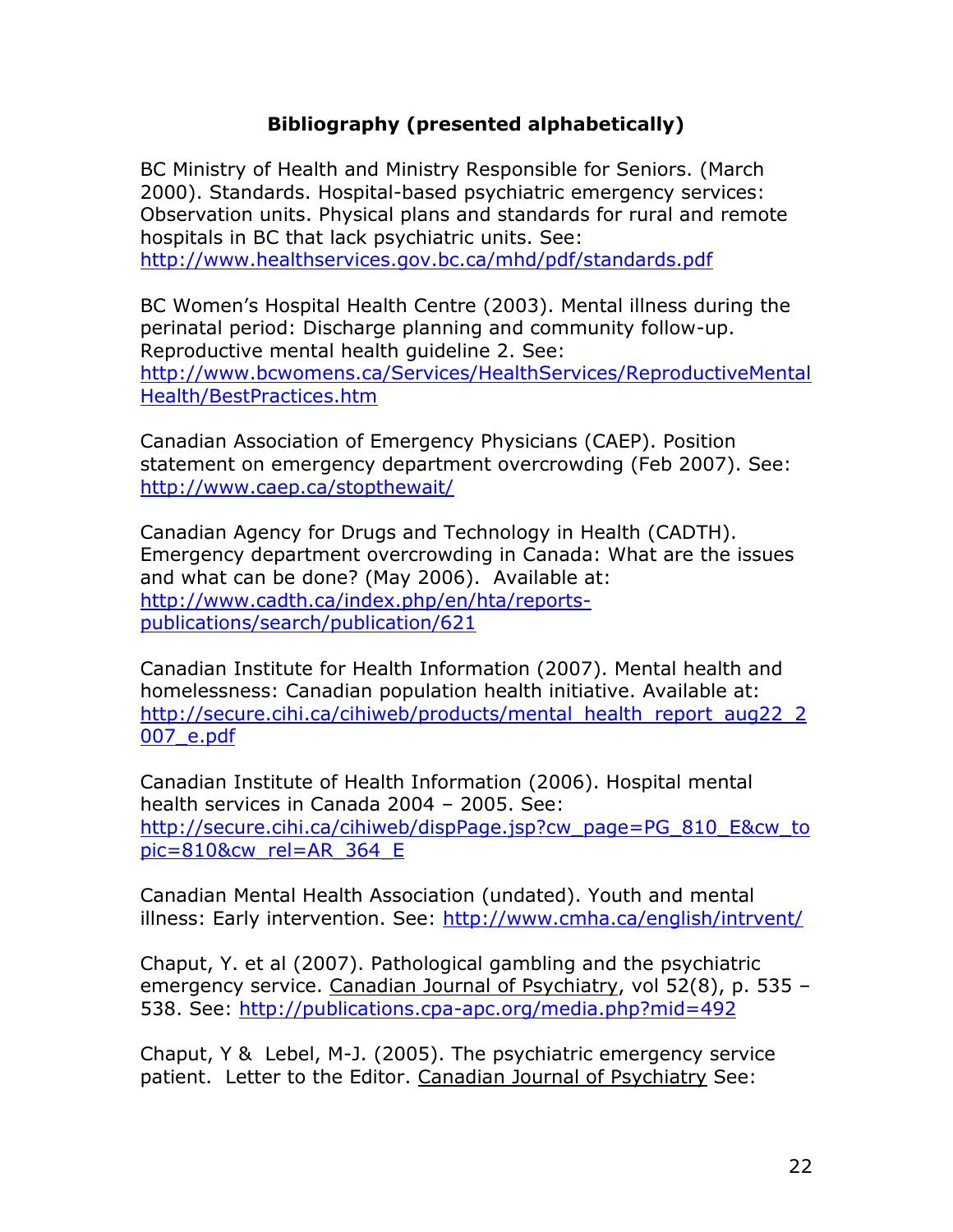[http://ww1.cpa](http://ww1.cpa-apc.org:8080/Publications/Archives/CJP/2005/april/letterChaput.asp)[apc.org:8080/Publications/Archives/CJP/2005/april/letterChaput.asp](http://ww1.cpa-apc.org:8080/Publications/Archives/CJP/2005/april/letterChaput.asp)

Dawe, I. (2003). Emerging trends and training issues in the psychiatric emergency room. Canadian Psychiatric Association position paper. See: [http://ww1.cpa-apc.org:8080/Publications/Position\\_Papers/2004-](http://ww1.cpa-apc.org:8080/Publications/Position_Papers/2004-44-en.pdf) [44-en.pdf](http://ww1.cpa-apc.org:8080/Publications/Position_Papers/2004-44-en.pdf)

Emergency mental health: Educational manual. (2000). (pg. 14) Available at: [http://www.mheccu.ubc.ca/documents/publications/emh](http://www.mheccu.ubc.ca/documents/publications/emh-manual.pdf)[manual.pdf](http://www.mheccu.ubc.ca/documents/publications/emh-manual.pdf)

Everett, B. (2007). Patient wait time guarantees: Mental health. Mood Disorders Society of Canada. Available upon request.

Everett, B. et all (2003). Recovery rediscovered: Implications for mental health policy in Canada. See:

[http://www.ontario.cmha.ca/admin\\_ver2/maps/recovery\\_rediscovered](http://www.ontario.cmha.ca/admin_ver2/maps/recovery_rediscovered.pdf) [.pdf](http://www.ontario.cmha.ca/admin_ver2/maps/recovery_rediscovered.pdf)

Flynn, G. Smith, T. Herdes, J. & McDonald, P. (2003). Predicting expected time to discharge among inpatients diagnosed with schizophrenia based on the RAI-MH. A JPPC Symposium at the University of Waterloo. See:

[http://www.jppc.org/raimh/symp\\_slides/day2\\_1145am.pdf](http://www.jppc.org/raimh/symp_slides/day2_1145am.pdf)

Harnett, C. August 23<sup>rd</sup>, 2006. Patients overwhelm psychiatric facility (Archie Courtnall Centre). Times Colonist. See: [http://www.canada.com/victoriatimescolonist/news/story.html?id=af5](http://www.canada.com/victoriatimescolonist/news/story.html?id=af561476-dee2-4321-a771-6fde7c6aa4e3) [61476-dee2-4321-a771-6fde7c6aa4e3](http://www.canada.com/victoriatimescolonist/news/story.html?id=af561476-dee2-4321-a771-6fde7c6aa4e3)

Keespies (1998) as quoted in Emergency mental health: Educational manual. (2000). (pg. 14) Available at: <http://www.mheccu.ubc.ca/documents/publications/emh-manual.pdf>

Kirby, M. & Keon, W. (2006). Out of the Shadows at Last. Report by the Standing Senate Committee of Social Affairs, Science and Technology (pg. 14). Available at:

[http://www.parl.gc.ca/39/1/parlbus/commbus/senate/com-e/soci](http://www.parl.gc.ca/39/1/parlbus/commbus/senate/com-e/soci-e/rep-e/rep02may06-e.htm)[e/rep-/rep02may06-e.htm](http://www.parl.gc.ca/39/1/parlbus/commbus/senate/com-e/soci-e/rep-e/rep02may06-e.htm)

Making a Difference: Ontario's community mental health evaluation initiative (2004). See:

[http://www.ontario.cmha.ca/cmhei/making\\_a\\_difference.asp](http://www.ontario.cmha.ca/cmhei/making_a_difference.asp)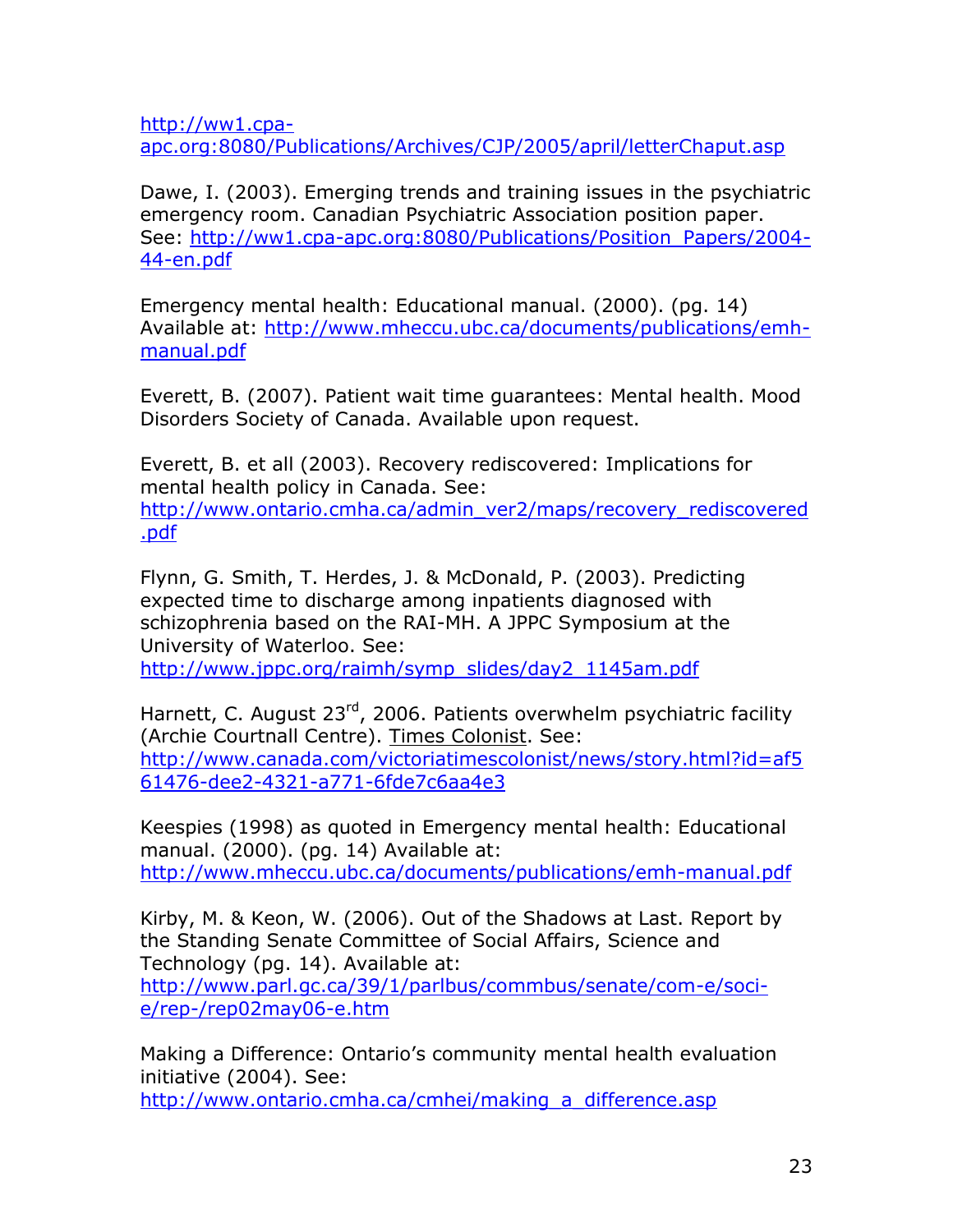Mental Health Commission of Australia View from the peak (newsletter) (Winter 2006). The lowdown on PECCs. P. 8 – 9.. See: [http://www.mhcc.org.au/Current\\_Issues/2006/Winter%20VFP/The%2](http://www.mhcc.org.au/Current_Issues/2006/Winter%20VFP/The%20lowdown%20on%20PECCs.html) [0lowdown%20on%20PECCs.html](http://www.mhcc.org.au/Current_Issues/2006/Winter%20VFP/The%20lowdown%20on%20PECCs.html)

Ontario Ministry of Health and Long Term Care (May 2005). Crisis response service standards for mental health services and supports. See:

[http://www.health.gov.on.ca/english//public/pub/ministry\\_reports/me](http://www.health.gov.on.ca/english/public/pub/ministry_reports/mentalhealth/cris_resp.pdf) [ntalhealth/cris\\_resp.pdf](http://www.health.gov.on.ca/english/public/pub/ministry_reports/mentalhealth/cris_resp.pdf)

Ontario Ministry of Health and Long Term Care (2005) Report on the Legislated Review of Community Treatment Orders, Required Under Section 33.9 of the *Mental Health Act* . See: <http://www.ppao.gov.on.ca/pdfs/cto-review.pdf>

Pope, D. Fernandes, C. Bouthillette, F. & Etherington, J. (2000). Frequent users of the emergency department: A program to improve care and reduce visits. Canadian Medical Association Journal, vol 162(7). See:<http://www.cmaj.ca/cgi/content/full/162/7/1017>

Public Health Agency of Canada (2002). A report on mental illnesses in Canada. See: [http://www.phac-aspc.gc.ca/publicat/miic](http://www.phac-aspc.gc.ca/publicat/miic-mmac/index.html)[mmac/index.html](http://www.phac-aspc.gc.ca/publicat/miic-mmac/index.html)

Public Health Agency of Canada (2003). Review of best practices in mental health reform. See: [http://www.phac-aspc.gc.ca/mh](http://www.phac-aspc.gc.ca/mh-sm/pubs/bp_review/index.html)[sm/pubs/bp\\_review/index.html](http://www.phac-aspc.gc.ca/mh-sm/pubs/bp_review/index.html)

Psychiatric Emergency Plans (Scotland). See: [http://www.scotland.gov.uk/Topics/Health/health/mental](http://www.scotland.gov.uk/Topics/Health/health/mental-health/servicespolicy/Surveys/PEPs#a1)[health/servicespolicy/Surveys/PEPs#a1](http://www.scotland.gov.uk/Topics/Health/health/mental-health/servicespolicy/Surveys/PEPs#a1)

Wellness Recovery Action Plan. See: <http://www.mentalhealthrecovery.com/aboutus.php>

Royal College of Psychiatrists. What is HoNOS. See: <http://www.rcpsych.ac.uk/crtu/healthofthenation/whatishonos.aspx>

Smith, K. (July, 2007). Bed management and health outcomes measurement. NHS Institute for Innovation and Improvement. See: [http://www.institute.nhs.uk/index.php?option=com\\_mtree&task=viewl](http://www.institute.nhs.uk/index.php?option=com_mtree&task=viewlink&link_id=2944&Itemid=301) [ink&link\\_id=2944&Itemid=301](http://www.institute.nhs.uk/index.php?option=com_mtree&task=viewlink&link_id=2944&Itemid=301)